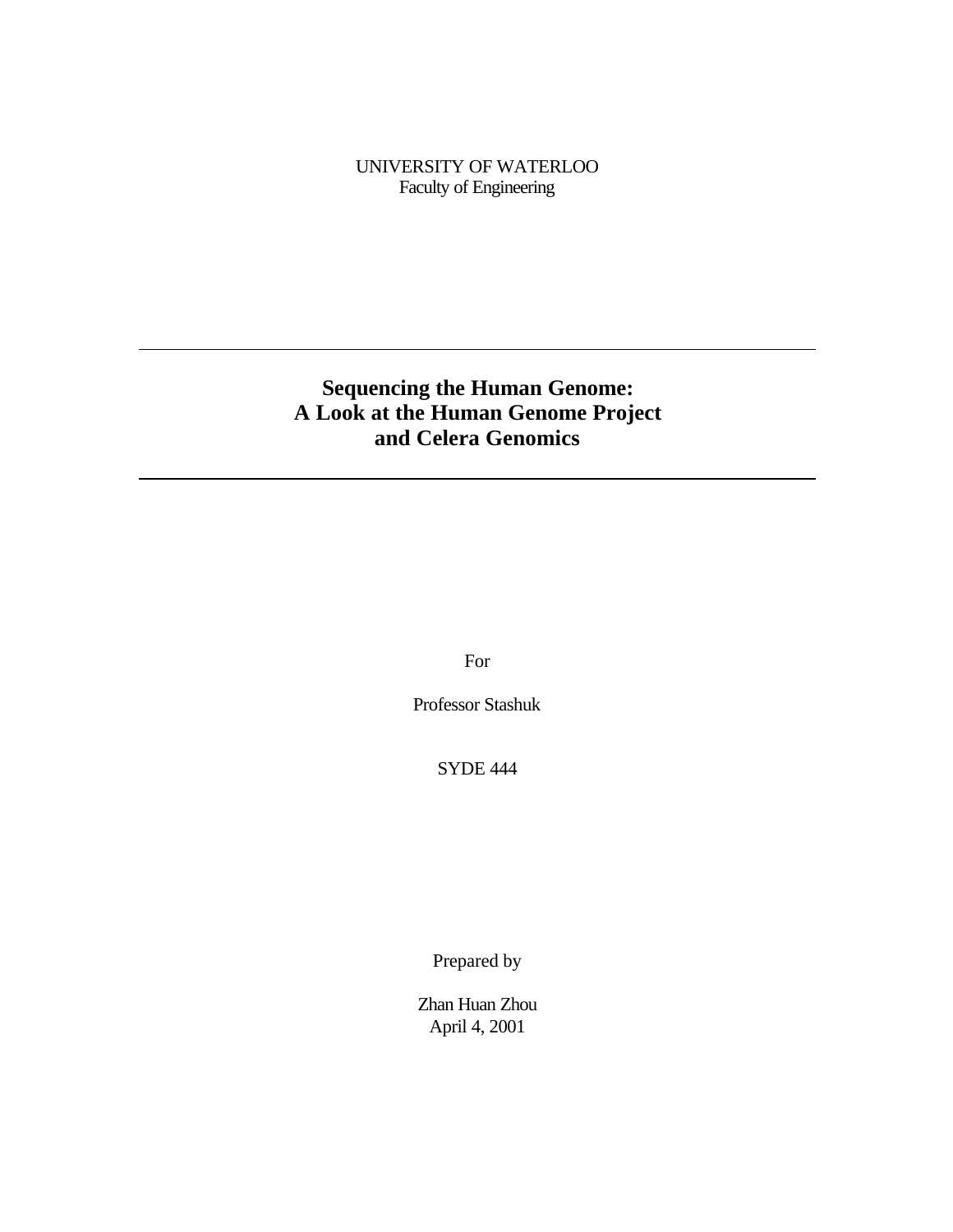# **Table of Contents**

| 1.0                             |       |  |
|---------------------------------|-------|--|
| 1.1<br>1.2                      |       |  |
| 2.0                             |       |  |
| 3.0                             |       |  |
| 3.1<br>3.2<br>3.3<br>3.4<br>3.5 | 3.1.1 |  |
| 4.0                             |       |  |
| 4.1<br>4.2                      |       |  |
| 5.0                             |       |  |
| 5.1<br>5.2<br>5.3<br>5.4<br>5.5 |       |  |
| 6.0                             |       |  |
| 7.0                             |       |  |
| 8.0                             |       |  |
| 9.0                             |       |  |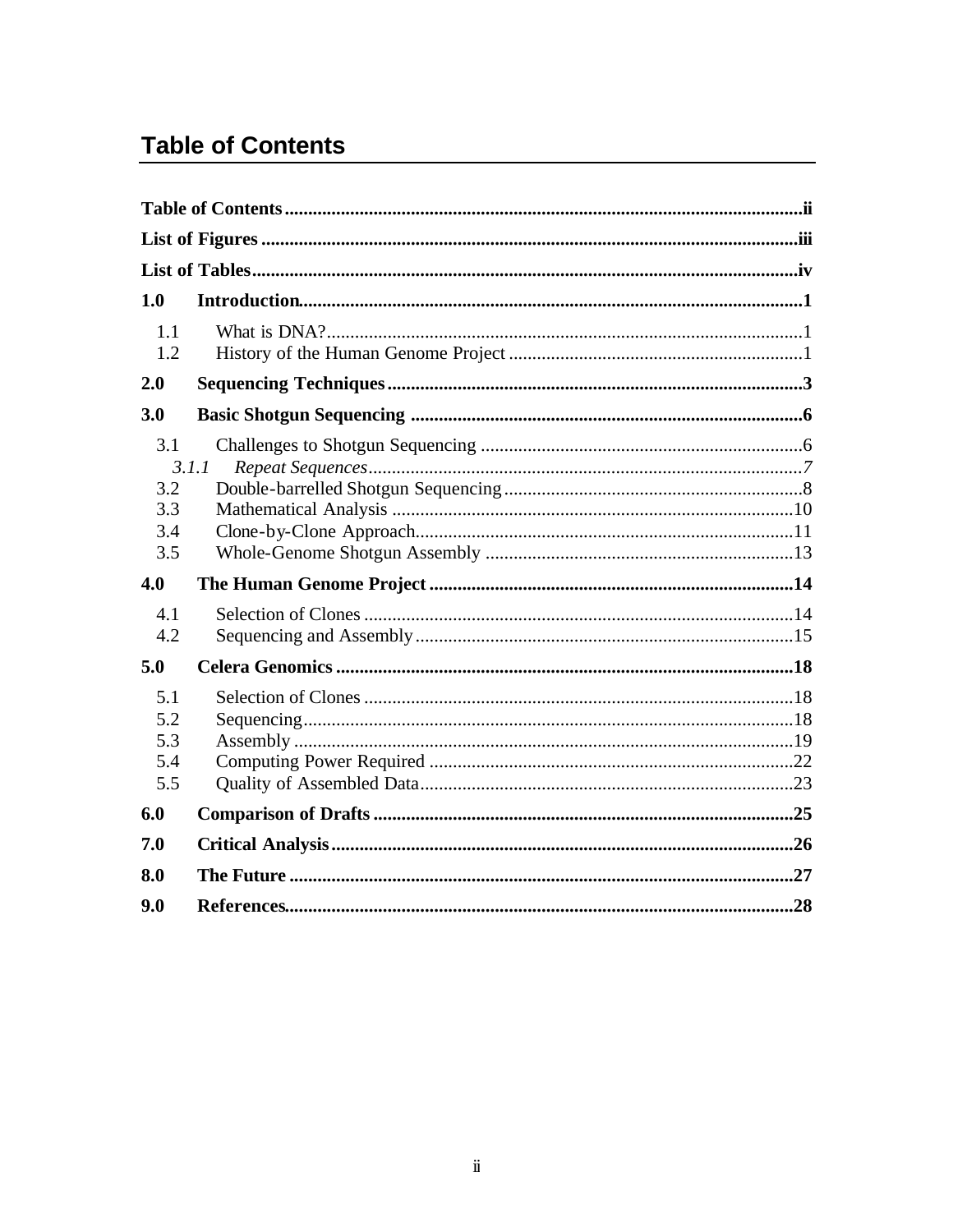# **List of Figures**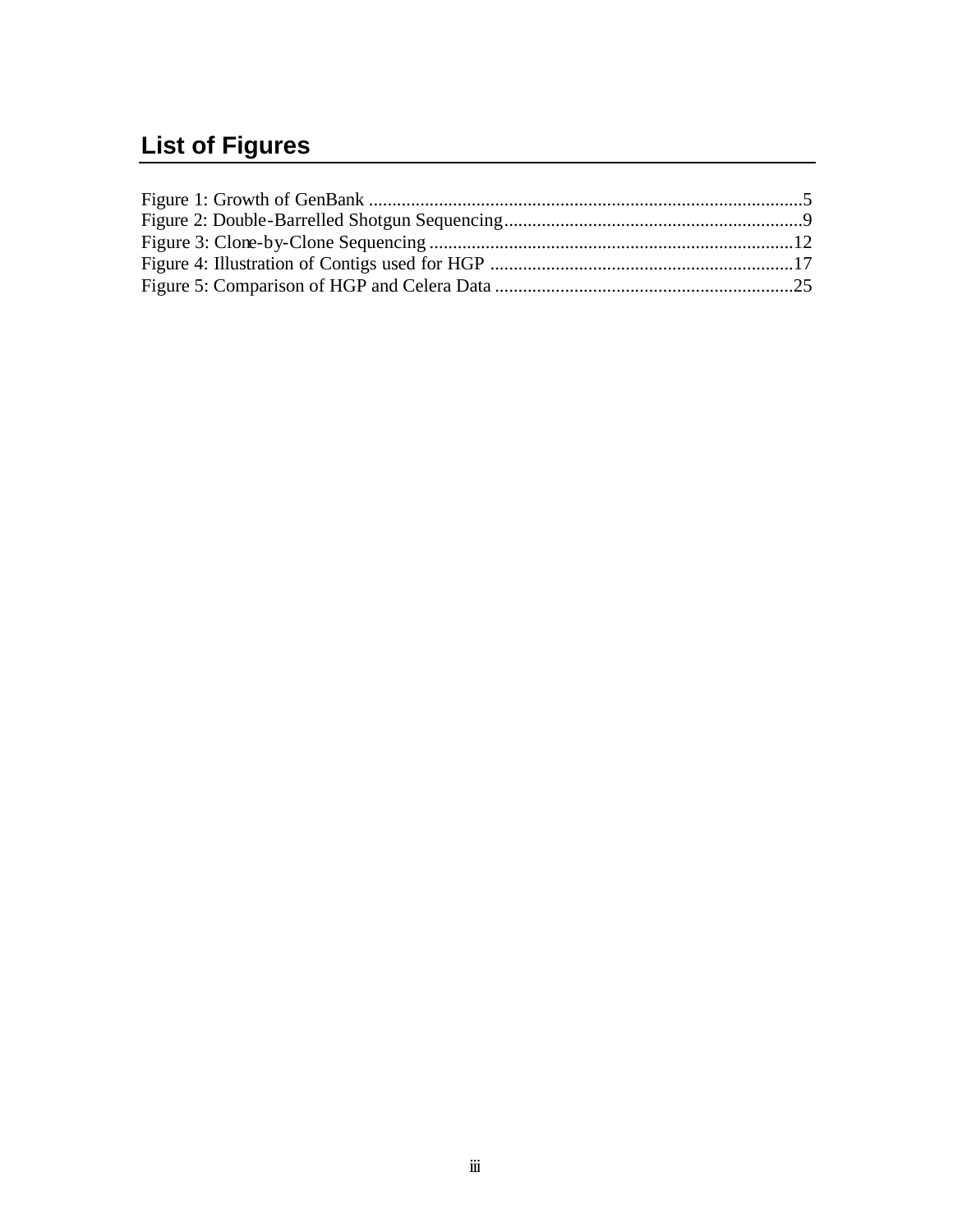# **List of Tables**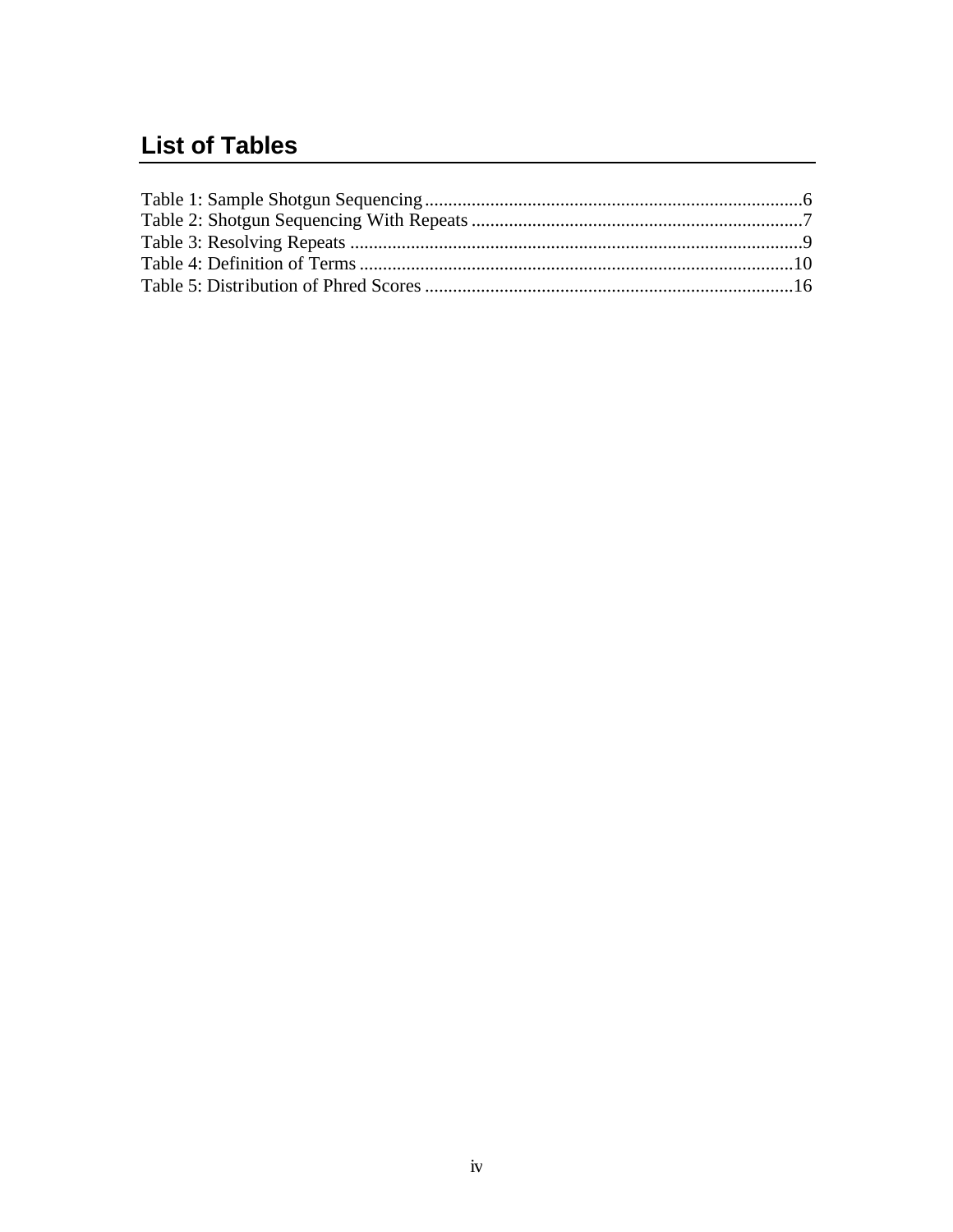# **1.0 Introduction**

#### *1.1 What is DNA?*

Deoxyribonucleic acid, commonly known as DNA, contains the genetic information for higher life forms. James Watson and Francis Crick first correctly described its famous double-helix structure in 1953 [1]. The double-helix structure is similar to a ladder twisted upon itself. The "rungs" of the ladder are composed of one of two base pairs (bp): adenine-thymine (A-T) or, cytosine-guanine (C-G). The exact sequence of A, T, C, G directs the construction of proteins and ultimately such physical attributes as eye or hair colour. It can also determine susceptibility to genetic diseases such as cystic fibrosis. The human genome is composed of approximately 3 billion bases.

#### *1.2 History of the Human Genome Project*

When a plan to sequence the entire human genome was first proposed in 1985, it was met with much criticism. There was no doubt that the entire sequence was useful, what was in question was the cost. The entire project was estimated to consume roughly thirty thousand person years over fifteen years, costing about \$3 billion [2]. After much debate, the publicly funded Human Genome Project (HGP) was jointly launched by the US Department of Energy and National Institutes of Health in 1990. The goal of the HGP was to complete a detailed map of the human genome by 2005. The map was to aid in finding genes that could be used to treat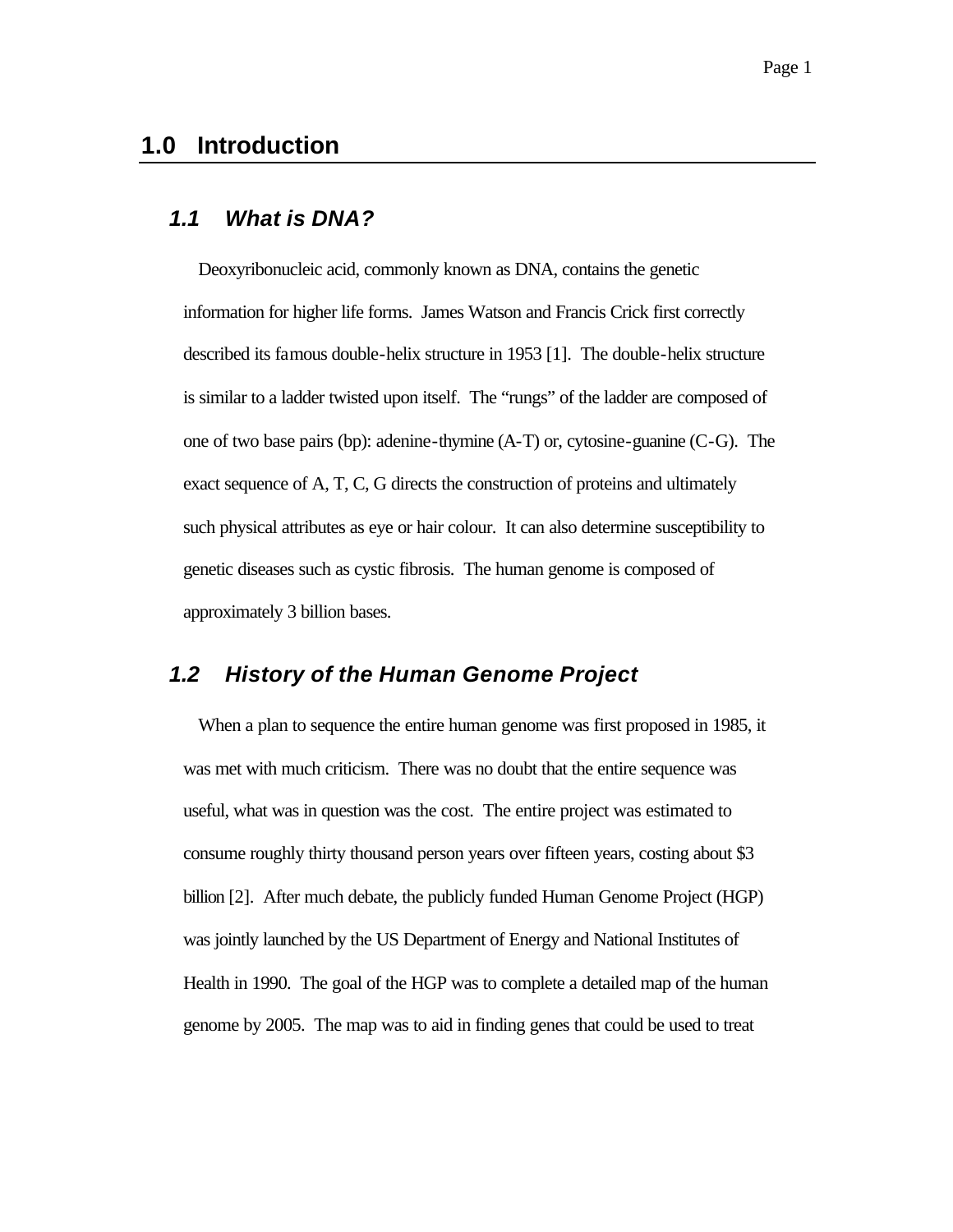genetic diseases. As the project continued, other international centres joined the monumental task set out by the HGP.

By 1998, the HGP was over-budget and well behind its projected schedule [3]. On 9 May 1998, a private company, Celera Genomics, was formed with the goal of sequencing the entire human genome in just three years at a tenth the cost of the HGP using a radical new approach. This helped fuel a so-called race between the public and private sectors. This race accelerated the sequencing process on both sides. By June 2000, both teams jointly announced the completion of a rough draft of the human genome years ahead of schedule.

This paper describes the basics of DNA sequencing and how technology played an integral role in achieving such a milestone ahead of schedule. A brief description of the methods used by the HGP is followed by a detailed look at the methods employed at Celera Genomics to generate the draft genome. The following discussion assumes the reader has a basic understanding of genetics and biochemistry.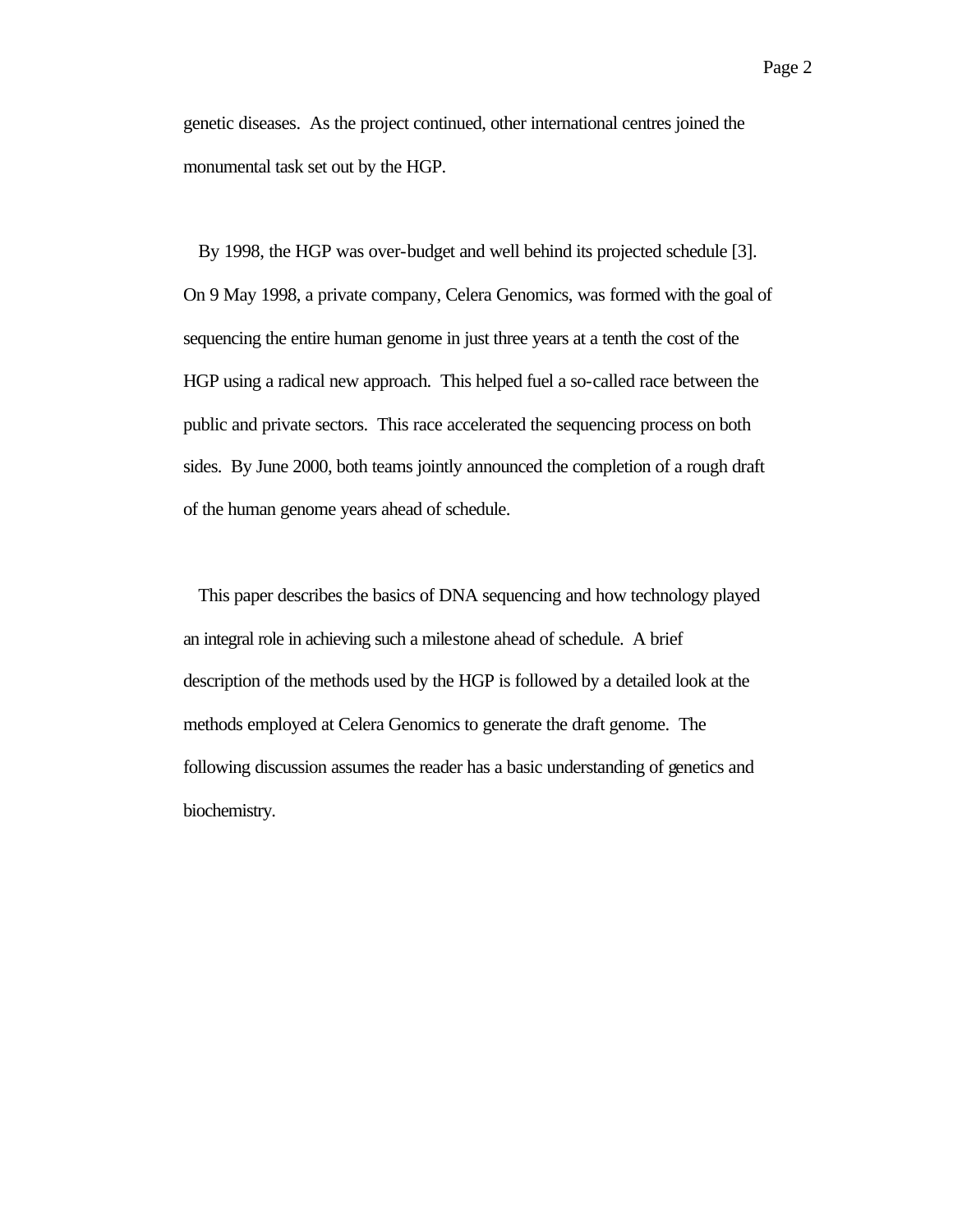# **2.0 Sequencing Techniques**

Sequencing of DNA requires the following key steps: the preparation and replication of short segments of DNA; the creation of partial copies of the segments each one base longer than the next; identification of the last base of each copy; and ordering of the bases [4].

Short segments of DNA are created by fracturing a source strand with sound (sonification) or passing it through a nozzle under pressure (nebulation) [5]. These short DNA segments are inserted in a vector, typically a bacterial virus (phage). The virus then infects a bacterium with the DNA segment, also known as an insert. The insert is now part of the Bacteria Artificial Chromosome (BAC). Typical insert sizes are 50 000 to 300 000 base pairs (bp) [4].

To prepare for sequencing, the human DNA insert must be extracted from the BAC and then amplified. This is accomplished with a routine process known as polymerase chain reaction (PCR). For each sample to be sequenced, copies are made with each one varying in length by one base using restriction enzymes. The fragments are then labelled with one of four fluorescent dyes, corresponding to the last base.

Sequencers employ one of two strategies: slab-gel or the more advanced capillary electrophoresis. The Applied Biosystems Inc. (ABI) 377 is a slab-gel device while the ABI PRISM 3700 is capillary electrophoresis-based device. The theory of operation for both types of devices is essentially the same, but the exact mechanics differ.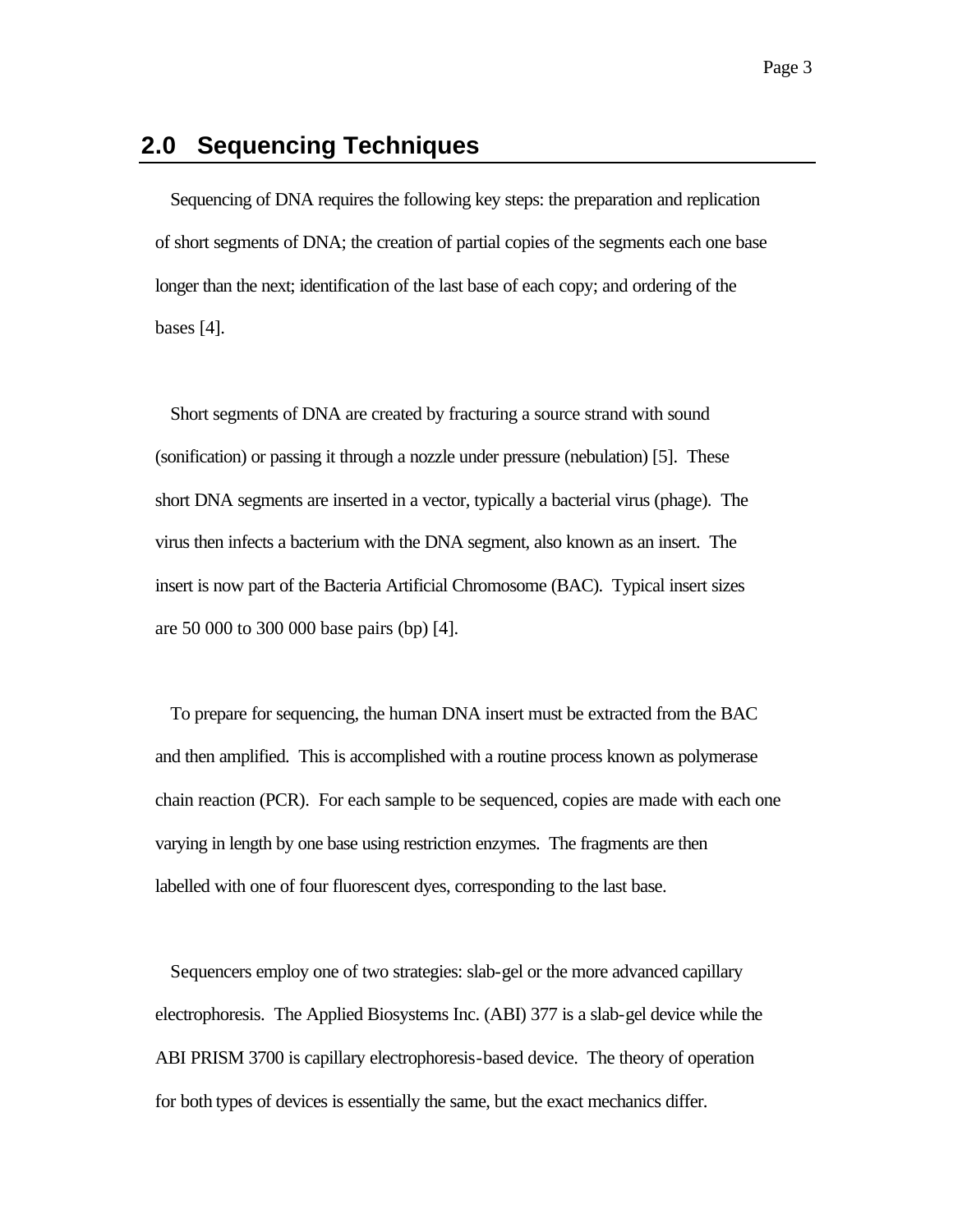In slab-gel devices, an electric field is applied across the gel matrix. Since DNA is a negatively charged molecule, it migrates across the electric field through the gel. However, smaller fragments move through the gel faster than larger fragments. The time of migration indicates the size of the fragments. As the fragments emerge, a laser causes the dye to fluoresce and the colour is detected optically by a charge-coupled device (CCD). The sequence of the DNA fragment can then constructed from the series of colours seen [4].

The main differences between slab-gel and capillary-based sequencers are the sequencing time and reliability. The ABI 377 requires 5 to 6 hours to sequence 500 bp while the ABI 3700 can accomplish the same task in 2 to 3 hours. The maximum read length of each device is approximately 600 bp. Reads of up to 1000 bp are possible, but it takes longer and the error rate increases substantially. The main disadvantage of the ABI 377 is that the slabs of gel have to be manually prepared when needed. Quality of the gels was difficult to maintain, varying from batch to batch and even with the time of year. Furthermore, the slabs contained 96 lanes allowing 96 samples to be loaded and sequenced. Since the lanes were close together, the optical software could get confused and take reads from adjacent lanes if the DNA fragment travelled outside its lane. By design, the capillary-based ABI 3700 does not face such lane-tracking difficulties [4].

Page 4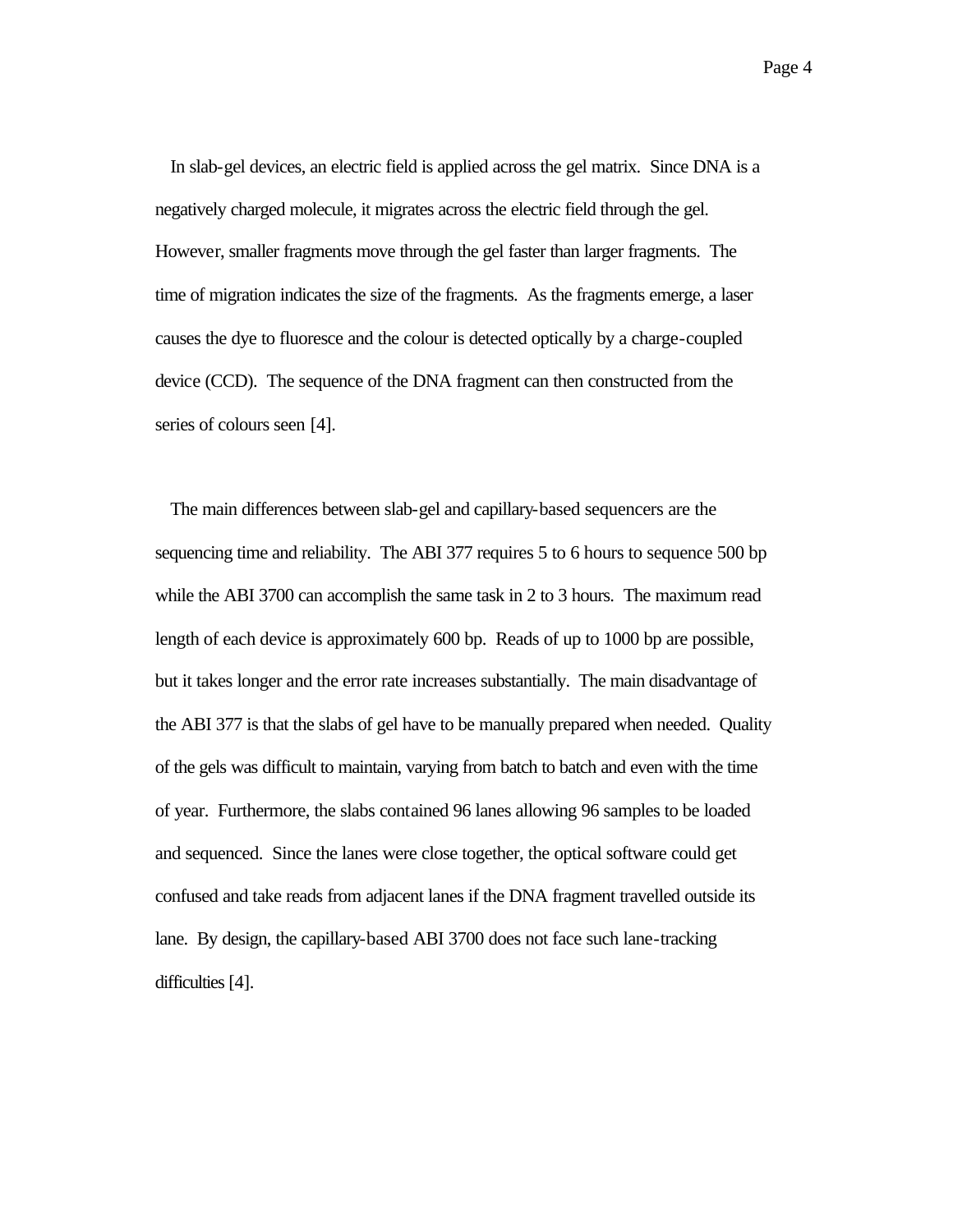The emergence of the ABI 3700 not only solved lane-tracking errors, but also ushered in sequencing automation. It can hold two 384-well plates, about a day's worth of analysis. Once loaded, a robotic arm takes samples two at a time and loads them until 96 samples are loaded. A voltage is applied to draw the samples along the capillaries. When the samples emerge from the 50 cm capillaries, they flow into a stream of polymer where a laser detects the 96 separate outputs. There are no lanes so there are no such tracking problems as in slab-gel devices [4].

Automated sequencing has greatly accelerated the sequencing phase. This is illustrated in Figure 1. Note the sharp increase in data in 1997 when the ABI 3700 was introduced. The facility at Celera employs ABI 3700s and has been running uninterrupted since May 1999 and can produce 175,000 reads per day [6]. At HGP facilities, the equivalent of one-fold coverage was produced every six weeks [7].



#### **Figure 1: Growth of GenBank**

Source: National Center for Biotechnology Information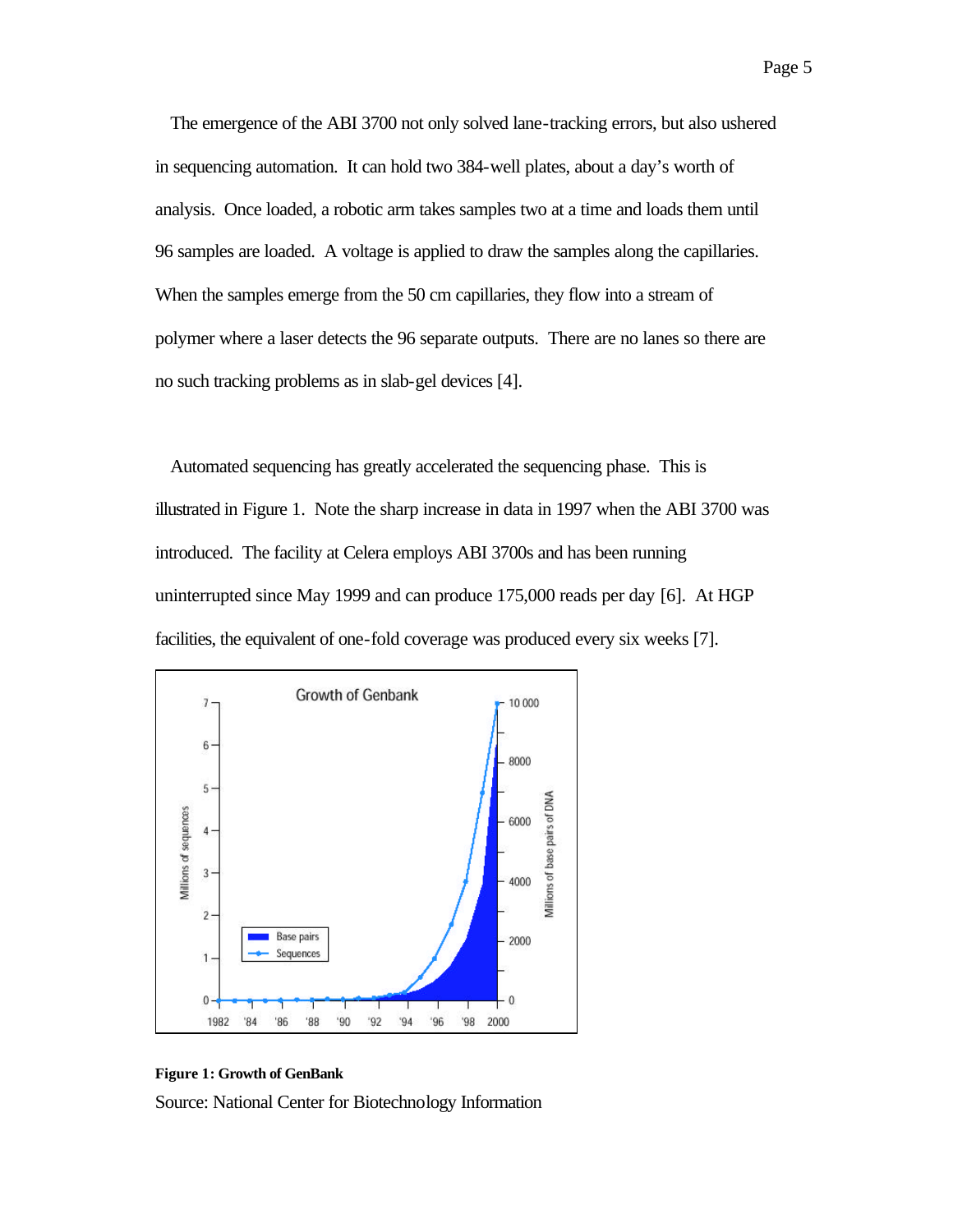# **3.0 Basic Shotgun Sequencing**

To determine longer sequences of DNA, the shotgun sequencing strategy was introduced soon after the invention of DNA sequencing methods. First, fragments of the source sequence are randomly selected. The first 300 to 900 bases of one end of a fragment are then sequenced. If enough fragments are sequenced and the sampling is sufficiently random, it should be possible to reconstruct the source sequence from the overlapping fragments [5]. A simplified procedure is illustrated in Table 1 with read lengths of 4 bases. The first read overlaps with the known start sequence, highlighted in grey. The second read overlaps with the first read. This overlapping procedure continues until the entire source sequence is constructed from the set of random reads.

|  |  |  | Table 1: Sample Shotgun Sequencing |
|--|--|--|------------------------------------|
|--|--|--|------------------------------------|

| Sequence   | ATGCGATCATAGACAGTAAAGA |
|------------|------------------------|
| Read 1     | ATGC                   |
| Read 2     | GCGA                   |
|            |                        |
| $Read N-1$ | AAAG                   |
| Read N     | AAGA                   |

### *3.1 Challenges to Shotgun Sequencing*

There are two key sources of failure for shotgun sequencing. The first is when the sampling is not entire randomly and the second is caused by repeat sequences in the genome.

Non-random sampling is quite common due to clone biasing. The most common form of clone biasing occurs when an insert/vector combination is unstable, possibly causing a toxic environment for the host/vector environment. This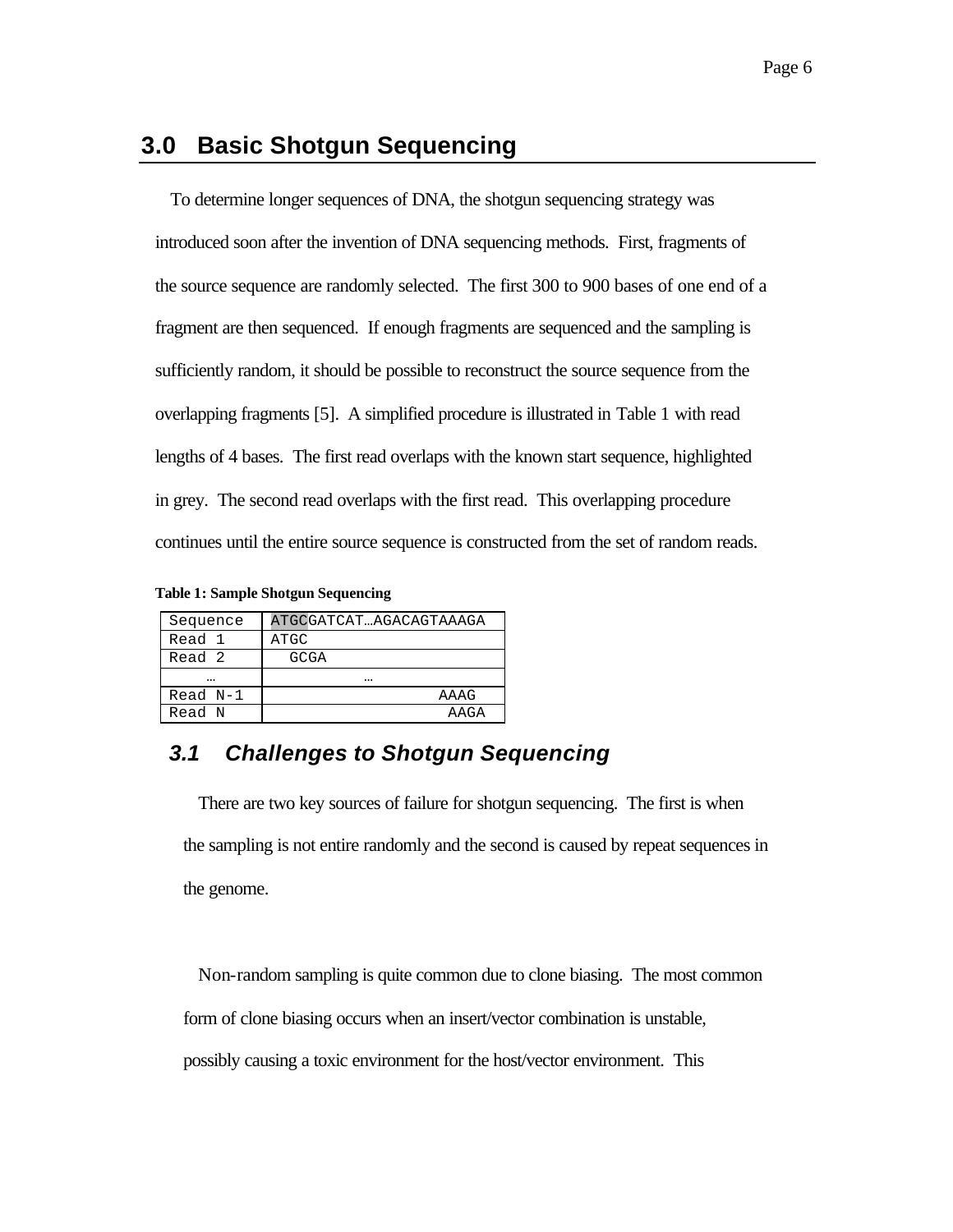potential problem can be overcome by picking host/vector combinations where the insert DNA will produce a relatively inert reaction [5].

The second challenge to shotgun sequencing is the presence of repeats in the genome. This was not a problem with simpler prokaryotic organisms. However, higher-order eukaryotic organisms, such as humans, have a repeat-rich genome introducing a computational challenge. To solve this challenge, the nature of repeats in the genome must first be understood.

#### **3.1.1 Repeat Sequences**

Repeats occur on three levels in the human genome. First, there are largescale repeats. For example, there is a five-fold repeat of a trypsinogen gene that is 4 kbp long and varies 3 to 5% between copies [5]. Three of the repeats are close enough that they appear in a single shotgun-sequenced insert [8]. This poses a problem because reads with unique portions outside of the repeat cannot span it. This makes it impossible to determine the correct sequence upon exiting the repeat as shown in Table 2. The highlighted string "GATTACA" is repeated in the sequence twice. It can be seen that read 1 can be uniquely placed. However it is impossible to determine which of read 2 or read 3 is correct since the correct sequence is not known *a priori*.

**Table 2: Shotgun Sequencing With Repeats**

| Sequence | ATCGGATTACAAAAGGGGATTACAGGGAAA |
|----------|--------------------------------|
| Read 1   | TCGGATT                        |
| Read 2   | <b>TTACAGGG</b> (incorrect)    |
| Read 3   | <b>TTACA</b> AAA (correct)     |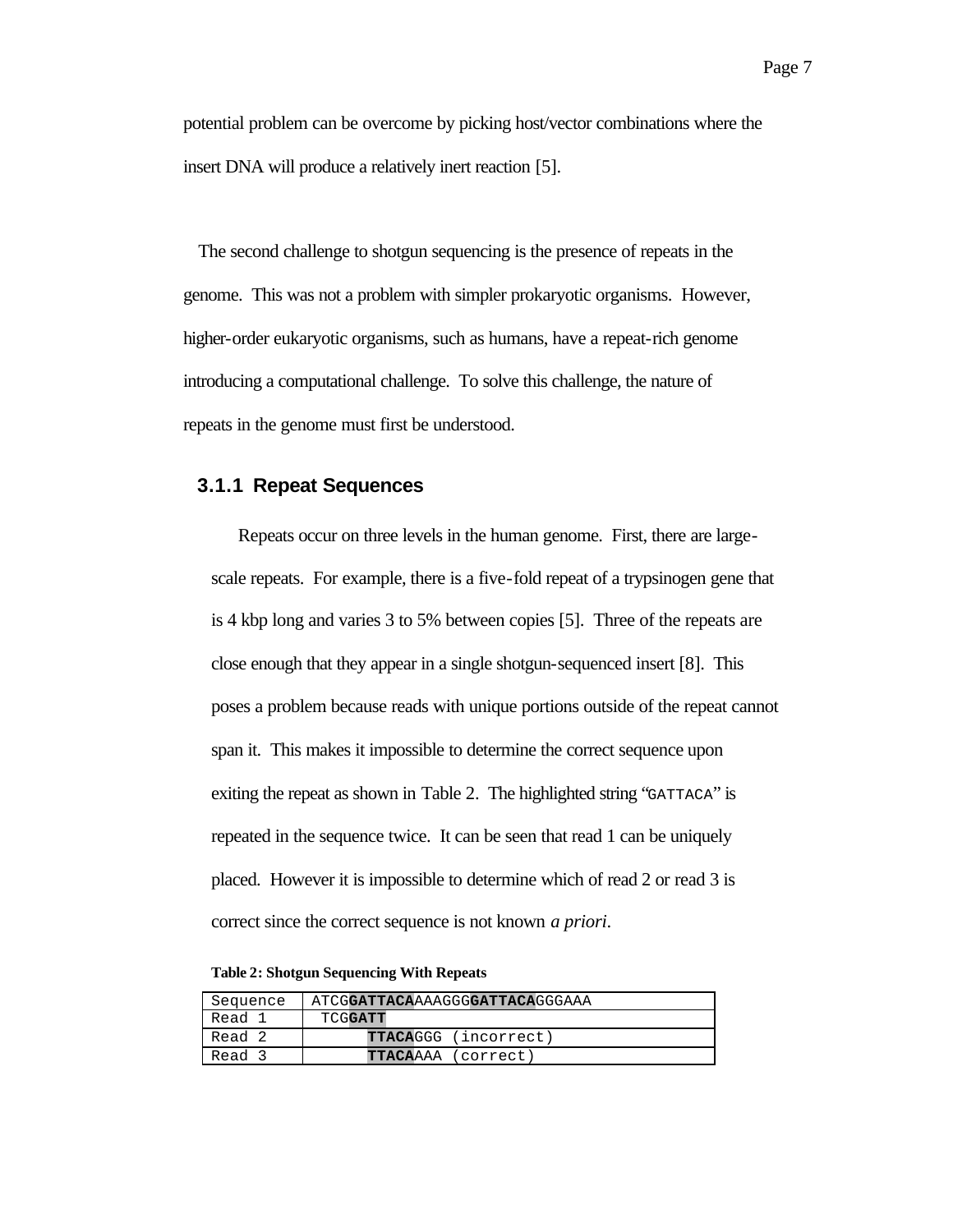Second, smaller repeat elements of about 300 bp exist. Even though the repeat sequence can be spanned, they are still problematic because they cluster and can represent up to 60% of the source sequence, with copies varying from 5 to 15% [9][10]. Finally, there are microsatellite repeats of the form  $x^n$  near the centromeres and telomeres [9]. The repeated "satellite" *x* is three to six bases long, *n* is very large, and has a variation of 1 to 2%. It is estimated that the human genome contains roughly 10% repeated Alu elements, 5% LINE (long interspersed nucleotide elements), and about 25% repeat of genes [5]. The impact of repeats must be carefully accounted for in shotgun assembly algorithms.

#### *3.2 Double-barrelled Shotgun Sequencing*

A variation of the shotgun approach involves sequencing an insert from both ends, producing a pair of reads, known as mates. These mate-pairs are in opposite orientation and separated by a known distance. The information contained in these mate pairs can help with the assembly of large uninterrupted stretches of DNA sequence (contigs). For instance, if a read in one contig has a mate in another contig, the relative spacing and orientation of the contigs can be determined. These set of arranged contigs form a scaffold. Unlike contigs, scaffolds are not contiguous, but have gaps. Using mating information, however, the sizes of these gaps are known. With 7.5-fold coverage of the genome, simulations show contigs to have an average length of 66 kbp and gaps of 66 bp [5]. The gaps can then be filled using PCR. The use of double-barrelled shotgun sequencing to produce contigs and scaffolds is shown below in Figure 2.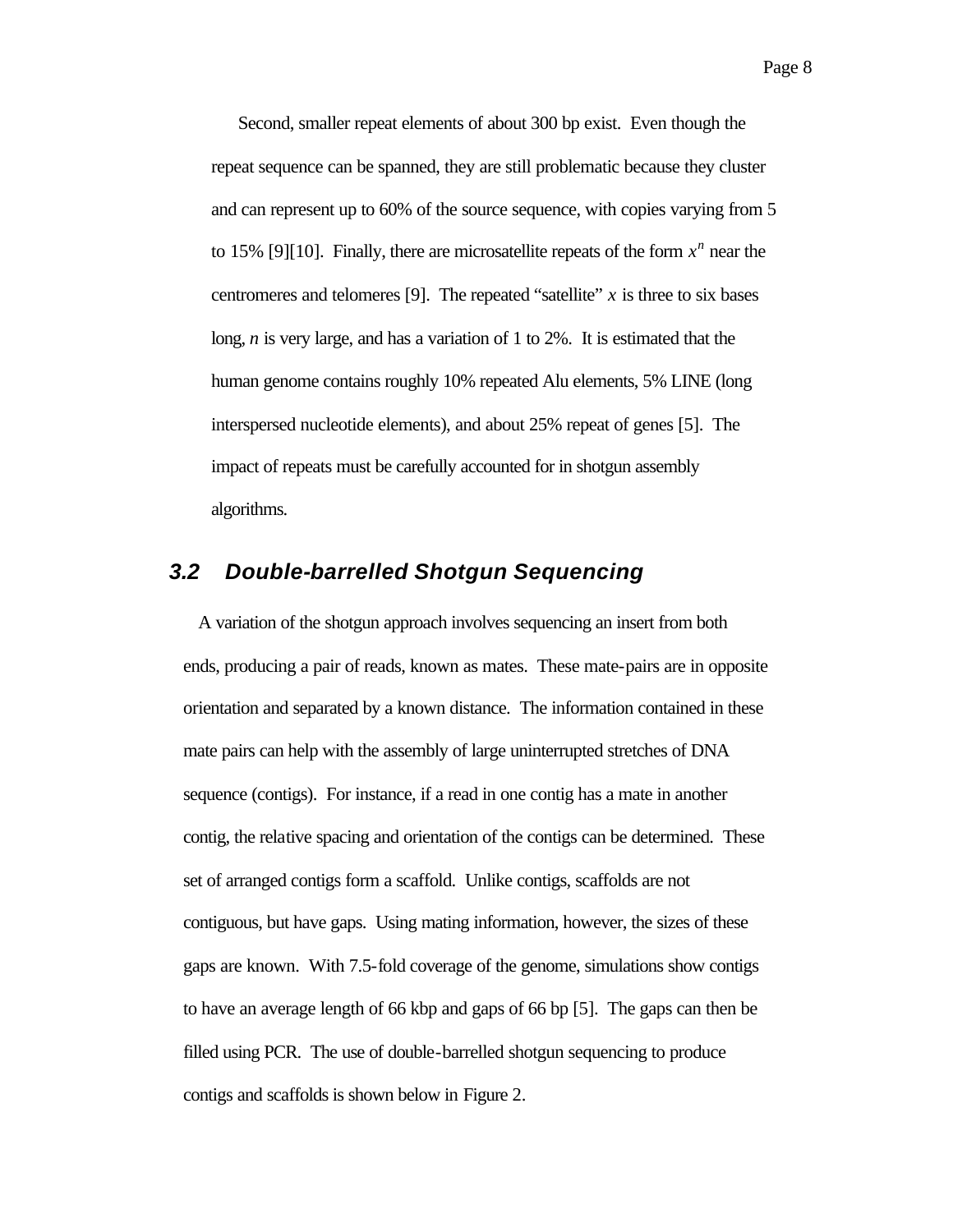

### **Figure 2: Double-Barrelled Shotgun Sequencing** Source [5].

In addition to building scaffolds, mating information can be used to resolve repeats. For the example shown in Table 2, it was impossible to determine which of read 2 or read 3 was correct. However, if a mate-pair spans the repeat, it is possible to determine which read is correct as shown below in Table 3. Using the mate-pair information in read 4 allows us to determine that read 3 is correct and should be used for sequencing.

|  |  | <b>Table 3: Resolving Repeats</b> |  |
|--|--|-----------------------------------|--|
|--|--|-----------------------------------|--|

| Sequence | ATCGGATTACAAAAGGGGATTACAGGGAAA |
|----------|--------------------------------|
| Read 1   | TCGGATT                        |
| Read 2   | <b>TTACAGGG</b> (incorrect)    |
| Read 3   | <b>TTACA</b> AAA (correct)     |
| Read 4   | (mate-pair)<br>$CG------AA$    |

Until recently, using mate-pair information for repeat resolution was rare because of the high false-positive rate. About 10% of mate-pairs are mistakenly assigned, that is, 10% of mate-pair information is actually unrelated [5]. The primary source of this error is due to lane tracking errors in the slab-gel sequencing machines. The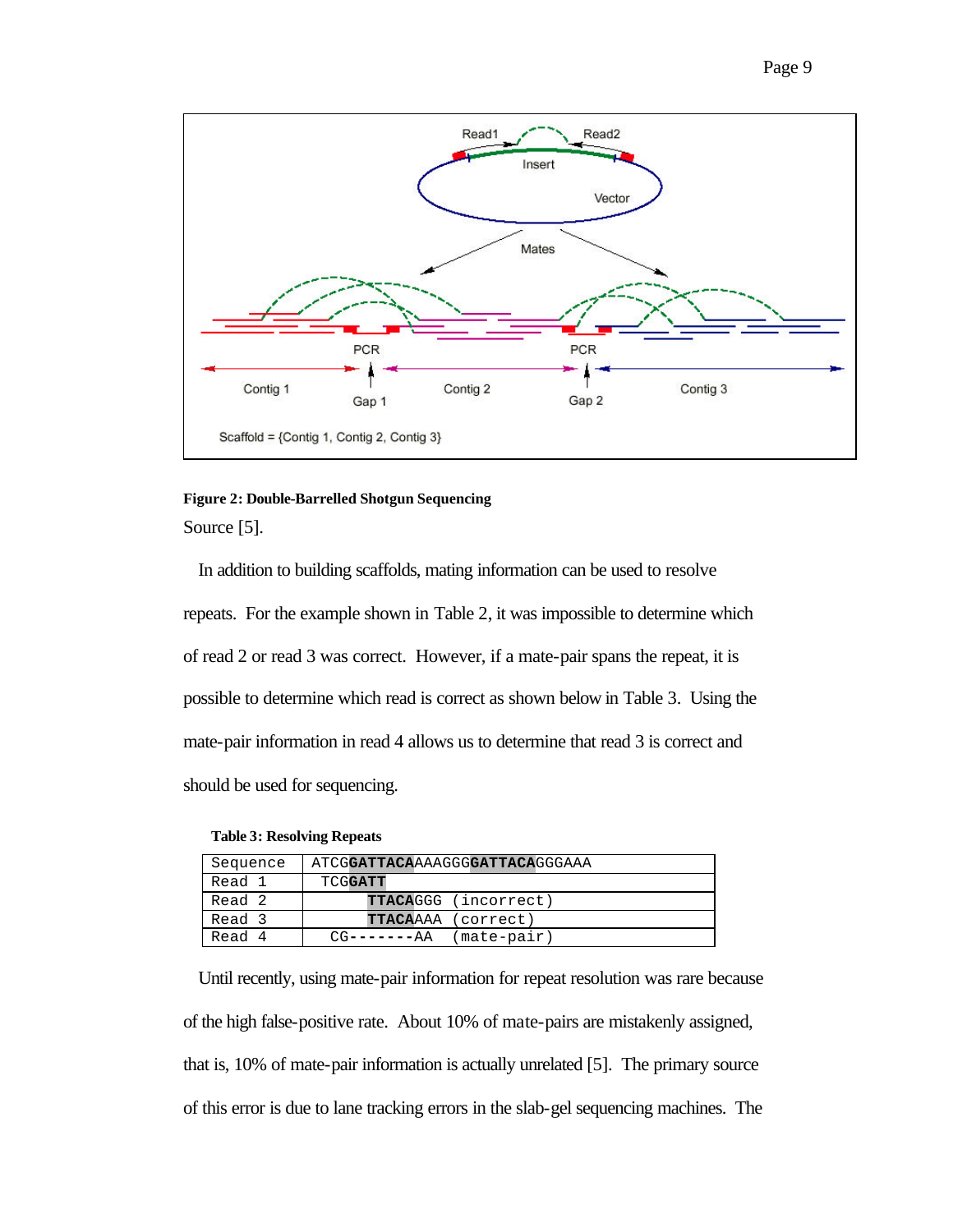material does not migrate in a straight line so the optical software misnumbers the

32 to 96 lanes, causing these errors [5]. Mate-pair information can be used to

resolve repeats if the error rate is sufficiently low.

# *3.3 Mathematical Analysis*

Intuitively, as the number of reads increases, so should the quality of the final

assembled sequence. Before going into more detailed analysis, we must first define

a set of terms shown in Table 4.

| <b>Table 4: Definition of Terms</b> |  |
|-------------------------------------|--|
|-------------------------------------|--|

| Symbol           | Description                                        |
|------------------|----------------------------------------------------|
| $\,G\,$          | Length of target sequence                          |
| $\overline{L}$   | Average length of sequence read                    |
| $\boldsymbol{R}$ | Number of sequence reads in shotgun data set       |
| N                | RL, total number of base pairs sequenced           |
|                  | Average length of a clone inset                    |
| $\overline{c}$   | $N/G$ , average sequence coverage                  |
| $\overline{m}$   | $R\overline{I}/2G$ , average clone or map coverage |
| $\sim$           | ---                                                |

Source [5].

A typical BAC of length  $G = 100$  kbp is sequenced  $R = 1500$  times with a length

 $\overline{L}$  = 500 bp. In total this is  $N = R\overline{L}$  = 750 kbp of raw data for an average coverage

of  $\bar{c}$  = *N/G* = 7.5-fold. In practice, we want to sequence to a known level of

coverage so we sequence until we get  $N = G\overline{c}$  base pairs of data. Assuming

perfectly uniform random sampling, the following results follow:

- 1. The probability that a base is not sequenced is  $e^{-\bar{c}}$
- 2. Average contig lengths of  $(\overline{L}/\overline{c})e^{\overline{c}}$
- 3. Gaps of average length  $\overline{L}/\overline{c}$

Source [5].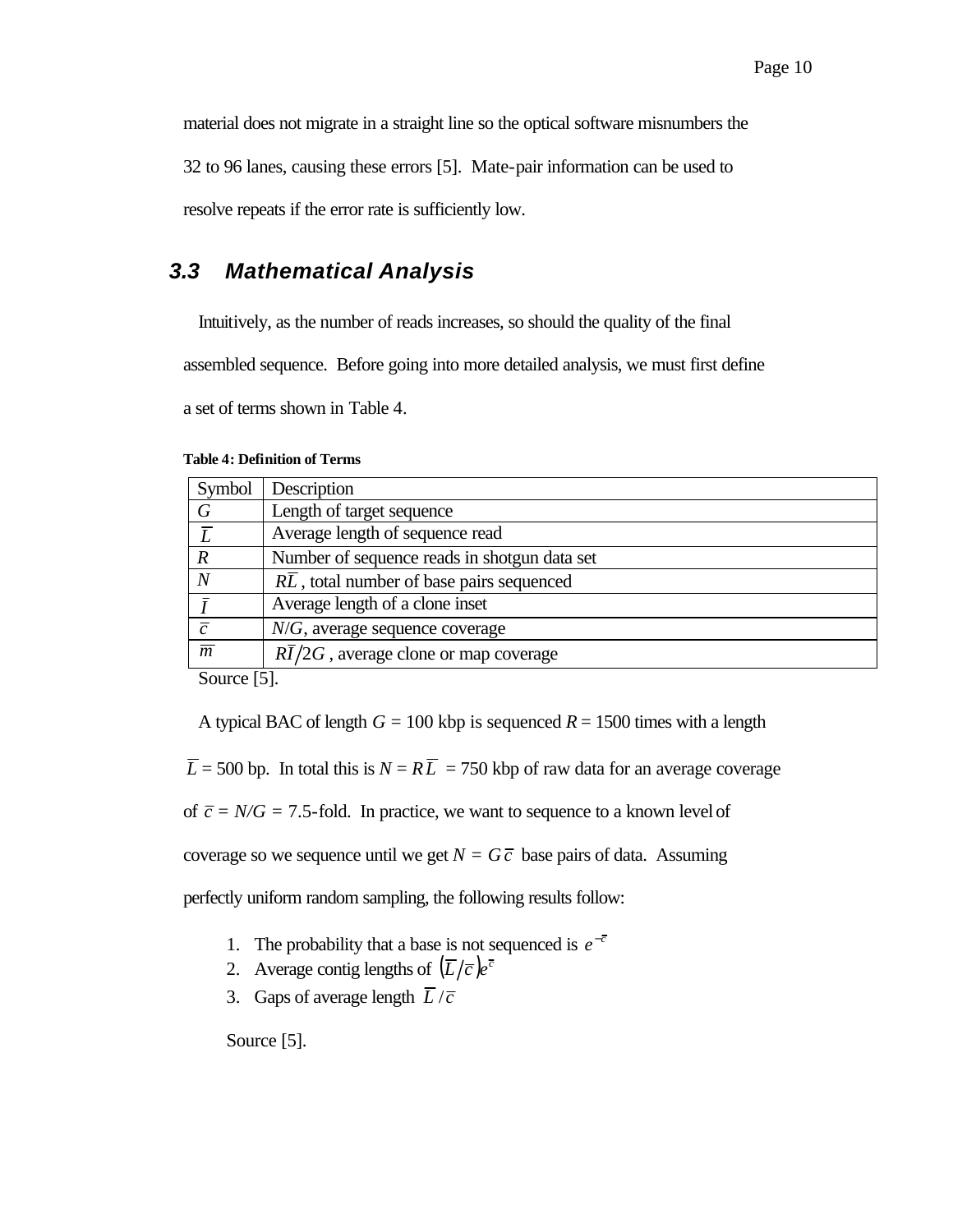This information can now guide in the selection of  $\overline{I}$ , the average size of the insert. For double-barrelled shotgun sequencing, it follows that  $\overline{m} = \overline{c}(\overline{I}/2\overline{L})$  is greater than  $\overline{c}$ , so there is a factor of  $e^{\overline{c}}/e^{\overline{m}} = e^{-\overline{I}/2\overline{L}}$  fewer gaps in the source inserts than gaps in the assembly of the clone. For an insert length of 5 kbp, there is a factor of  $e^{-5}$  (or 148) fewer clone gaps than sequence gaps. From another point of view, scaffolds are 148 times larger than contigs. With 7.5-fold coverage using a 200 kbp source, it is expected that all contigs could be ordered with mate information [5].

# *3.4 Clone-by-Clone Approach*

The clone-by-clone approach is a hierarchal two-tiered method of sequencing. First, the entire human DNA sequence is fractured into 50- to 300-kbp fragments and then inserted into BACs to create a library. The first step is to produce a lowresolution physical map from the inserts and create a minimal tiling set of inserts that span the entire genome. These inserts, or clones, are then shotgun sequenced to reveal the entire genome. The physical map is created by using fingerprint information about each BAC insert. The most common type of fingerprinting is the STS (Sequence Tagged Site) probe which is the presence or absence of a pair of 18 length substrings between 200 and 1,000 bases apart in the insert [5]. Figure 3 below illustrates the clone-by-clone procedure.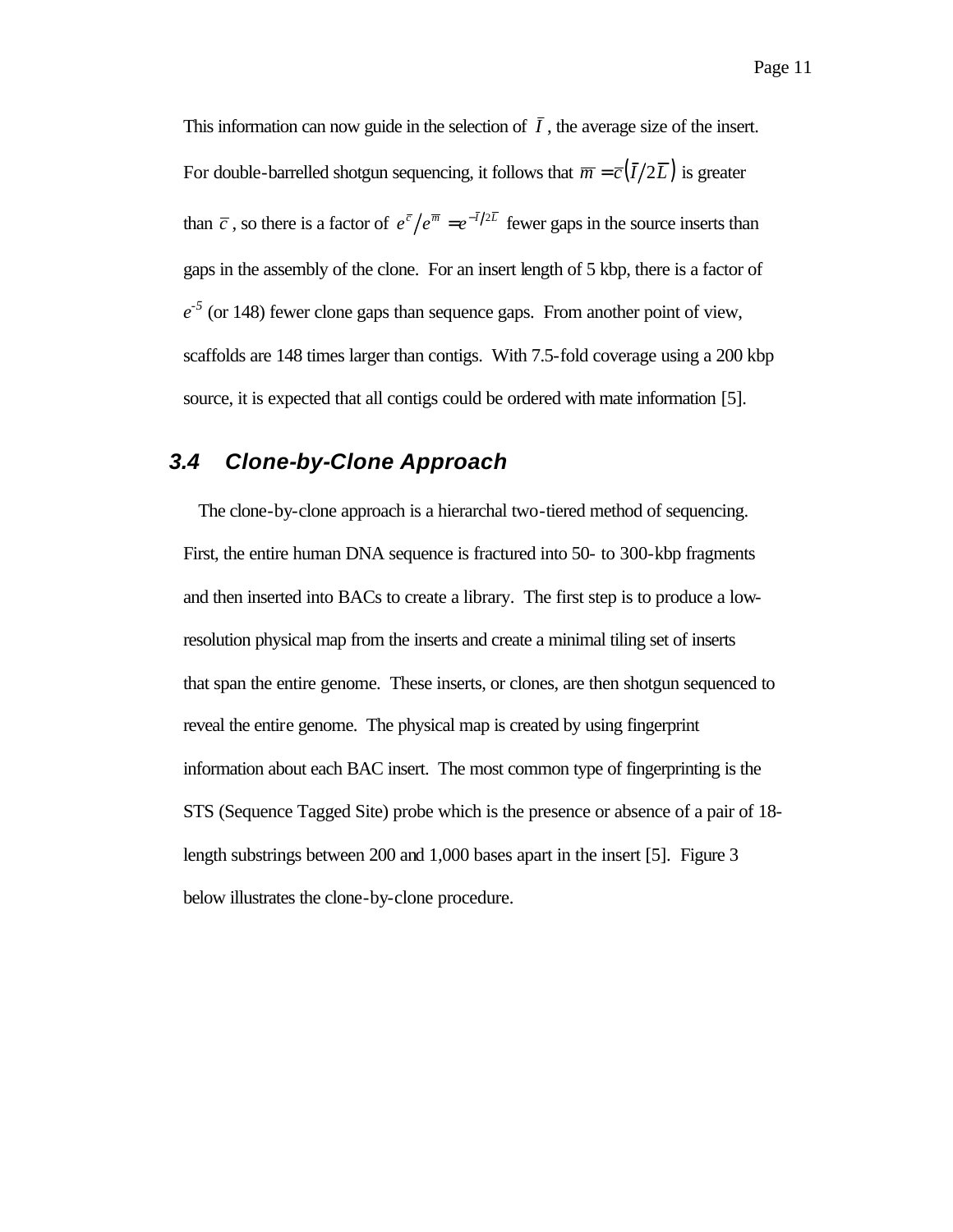

**Figure 3: Clone-by-Clone Sequencing**

Source [7].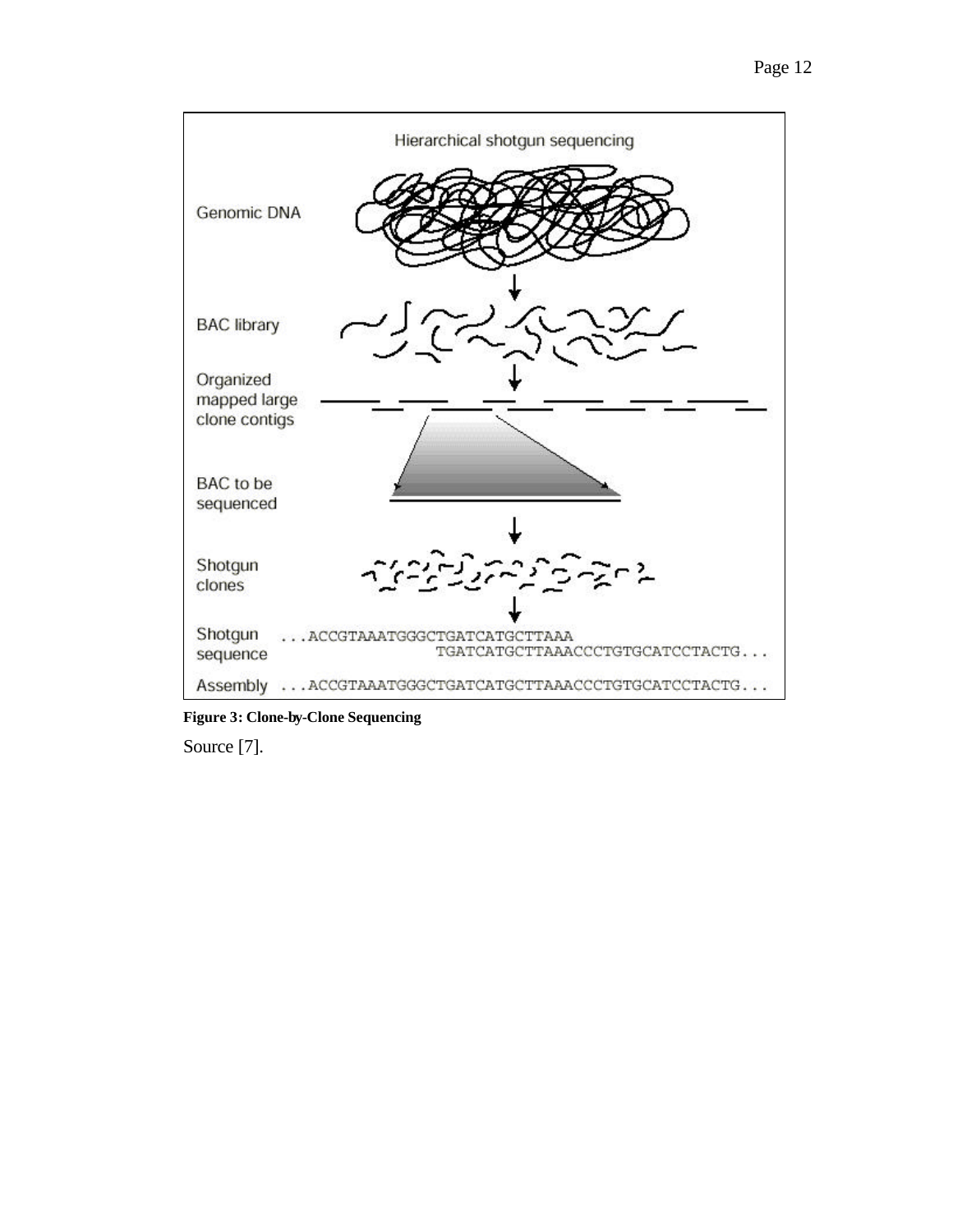# *3.5 Whole-Genome Shotgun Assembly*

In the early 1980s, typical source sequence sizes ranged from 5 to 10 kbp. By 1990, it was routine to shotgun sequences of about 40 kbp, comparable to the length of cosmid-sized clones. By 1995, the entire genome of the 1.8 Mbp bacteria *Haemophilus influenzae* was successfully shotgun sequenced [11]. It was then proposed that larger eukaryotic organisms could be sequenced with a wholegenome shotgun approach. By March 2000, the fruit fly *Drosophila melanogaster* had been successfully sequenced with this method. It was validated that large complex organism could be sequenced with the whole-genome approach. The main advantage of the whole-genome method is that it does not require a physical map to be built first. This step is both costly and time consuming.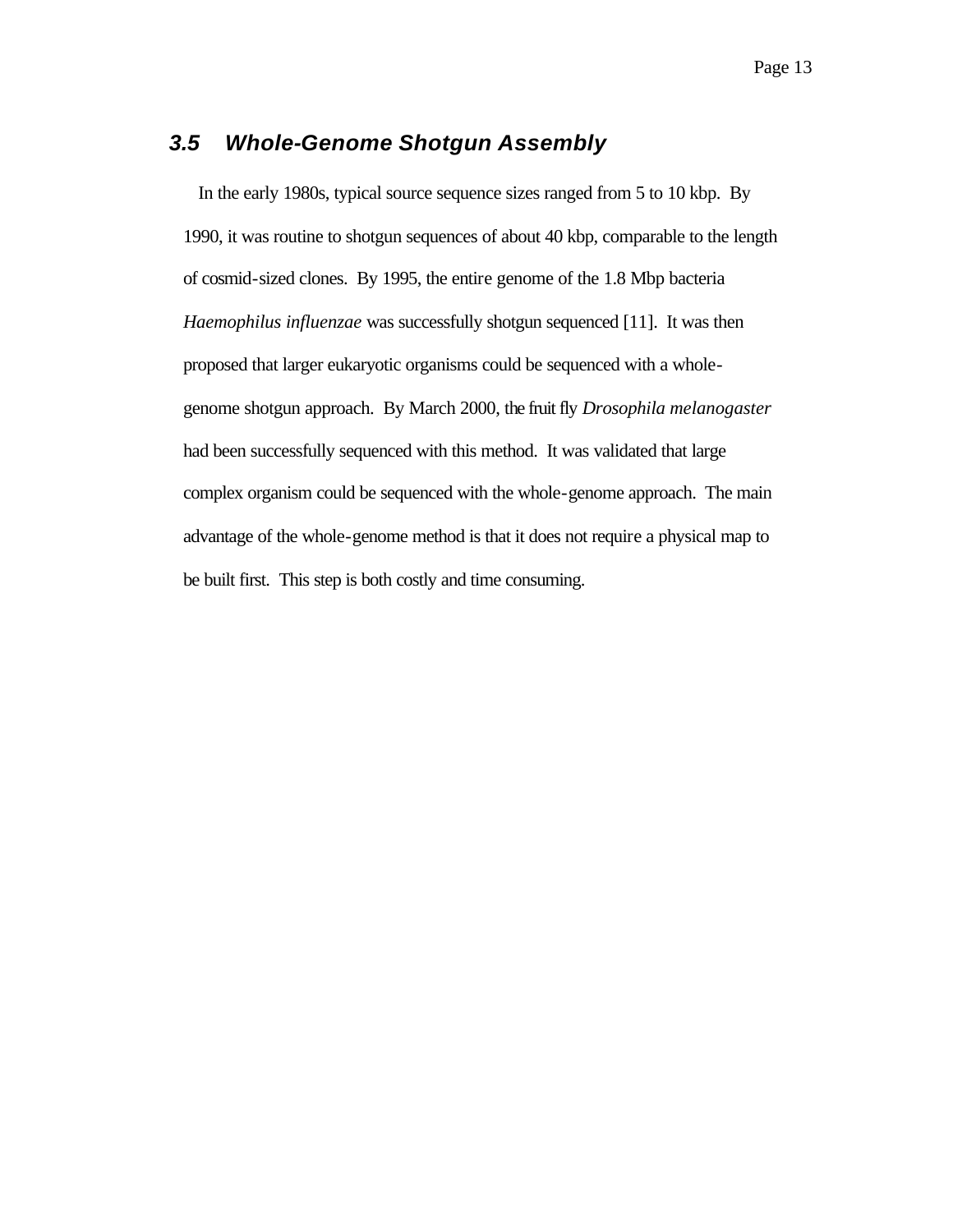### **4.0 The Human Genome Project**

There has been much debate over which method of sequencing the Human Genome Project should employ. Simulations by proponents of the whole-genome shotgun approach suggested it was feasible and that it would be more efficient [12]. This stance was challenged by arguing that the likely risks outweighed the benefits and that the clone-by-clone approach should be used [13]. In the end, the HGP decided to use the clone-by-clone approach mainly because it was safer [7].

### *4.1 Selection of Clones*

The clones were chosen from eight large-insert libraries containing BAC or P1 derived artificial chromosome (PAC). Partial digestion of genomic DNA with restriction enzymes was used to create the libraries. In total, the library represents approximately 65-fold coverage. It must be noted that libraries based on other vectors, such as cosmids, were also used earlier in the project. This may potentially introduce clone bias [7].

In the large-scale sequencing phase, a genome-wide physical map of overlapping clones was first constructed by systematic analysis of BAC clones for 20-fold coverage. DNA from each BAC was fingerprinted with a restriction enzyme. The fingerprint pattern was then positioned with STS markers from existing genetic maps. This allowed for BACs to be easily retrieved for later analysis. Where possible, clones were selected to form a minimum tiling set. However, since construction of the physical map was concurrent with sequencing, it was not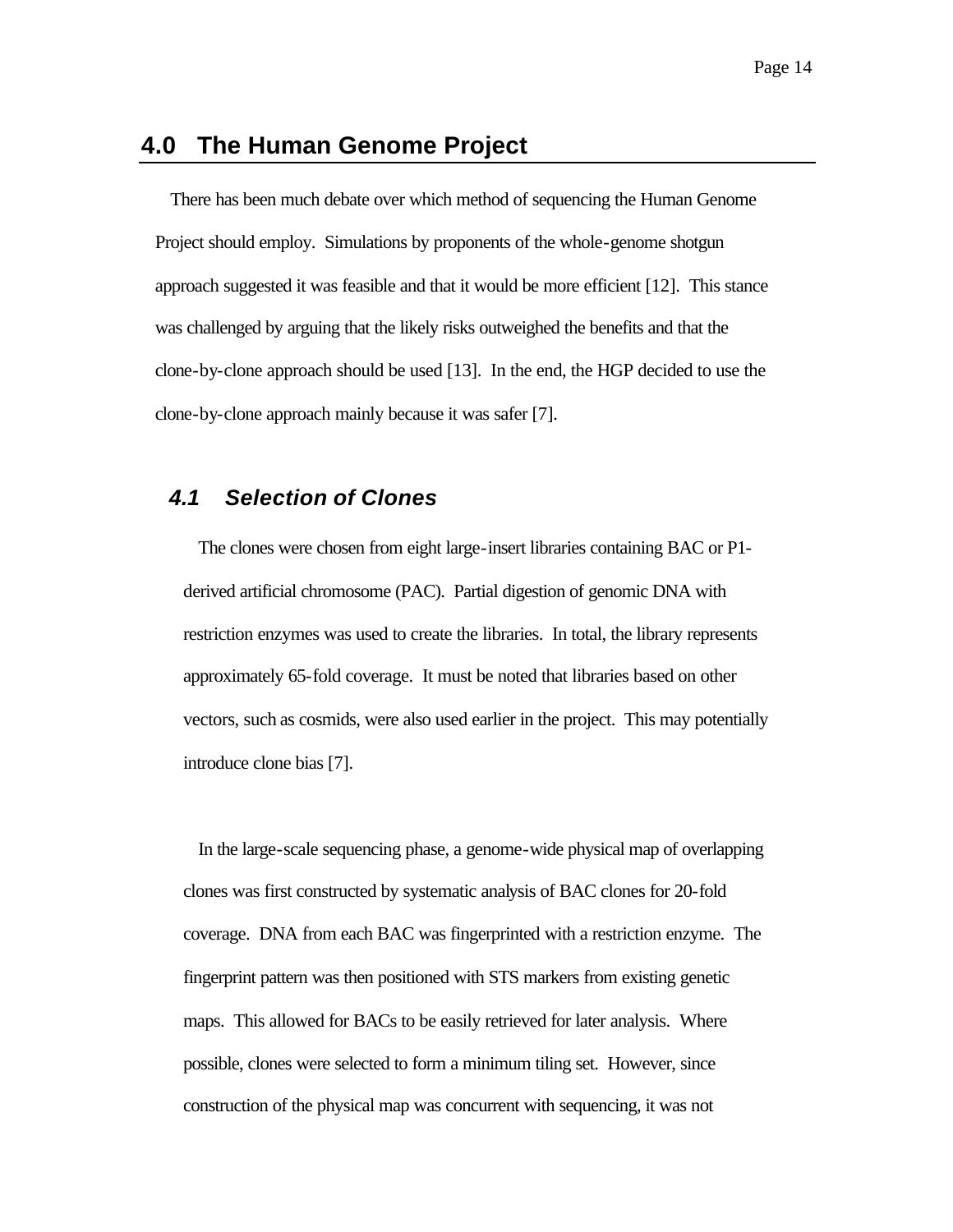possible to select such a set. The clones used for the HGP are therefore not a minimally overlapping set, but was justified because it allowed sequencing to start earlier. Furthermore, it allowed many SNPs to be discovered [7].

# *4.2 Sequencing and Assembly*

Each of the twenty centres involved with the project had different sequencing equipment and standards. Average length of insert size varied, as well as the use of double-barrelled or single-ended sequencing. They also differed in the fluorescent labels and the degree to which dye-primers or dye-terminators were used. Both slab gel- and capillary-based sequencers were used. However, the resulting data could still be compared directly because the raw sequences were all processed with the Phred, Phrap, and Consed software packages [7].

The Phred (Phil's read editor) program assesses the quality of the fluorescent signals. Using Fourier methods, it determines the likelihood that a given base has been correct identified by the sequencer. The score is logarithmic, so a quality of 15 indicates a 1-in- $10^{15/10}$  chance that the base is incorrectly assigned [4]. A distribution scores for the draft sequence is shown below in Table 5. Phrap (phragment assembly program, or Phil's revised assembly program) uses these scores to assemble the shotgun data. The assembled data is visually output to Consed, a consensus visualizing and editing program. A human user can examine the assembly created by Phrap and correct any mistakes and identify possible gaps to fill [4]. The contigs generated by Phrap were then assembled into scaffolds with GigAssembler using mRNA, mate-pairs, and other information [7].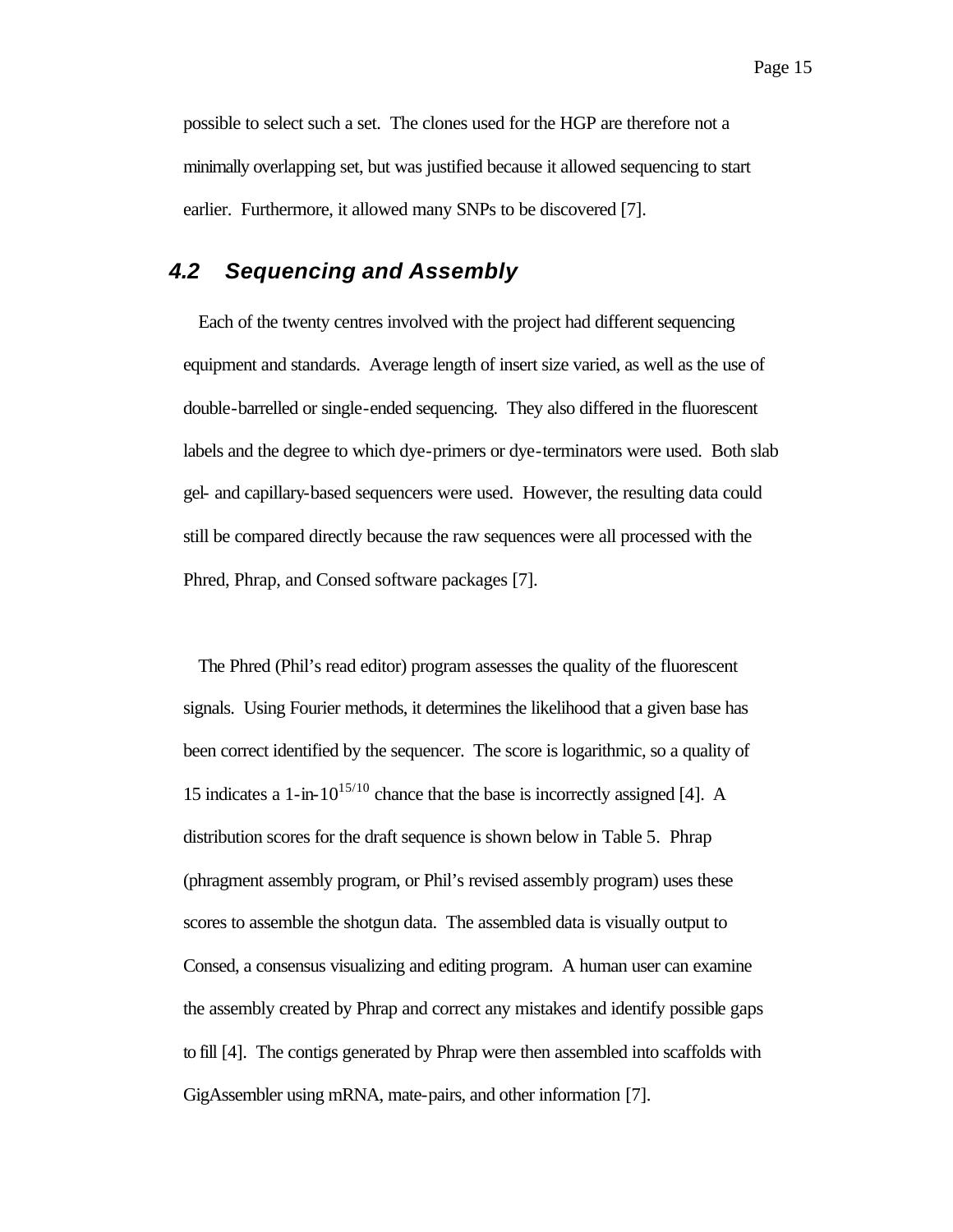| <b>Phred Score</b> | Percentage of bases in the |
|--------------------|----------------------------|
|                    | draft genome sequence      |
| $0 - 9$            | 0.6                        |
| $10 - 19$          | 1.3                        |
| $20 - 29$          | 2.2                        |
| $30 - 39$          | 4.8                        |
| $40 - 49$          | 8.1                        |
| $50 - 59$          | 8.7                        |
| $60 - 69$          | 9.0                        |
| $70 - 79$          | 12.1                       |
| $80 - 89$          | 17.3                       |
| >90                | 35.9                       |
| Source [7].        |                            |

#### **Table 5: Distribution of Phred Scores**

As of 7 October 2000, the draft contained 1,246 fingerprint clone contigs. A total of 4.26 Gbp had been sequenced from 29,298 overlapping BACs. This results in 23 Gbp of raw shotgun data for 7.5-fold coverage. However, since some clones have not been 'finished,' the overall draft genome has an average of 4.5-fold coverage [7].

The quality of the draft produced by the HGP was measured against a statistic called the 'N50 length', defined as the largest length *L* such that 50% of all nucleotides are contained in contigs of at least *L* [7]. The N50 length for intial sequence contigs is 21.7 kbp, 82 kbp for sequence contigs, 274 kbp for a sequencecontig-scaffold, 826 kbp for a sequence-cloned contig, and 8.4 Mbp for a fingerprint clone contig [7]. An illustration of these different contigs and scaffolds is shown below in Figure 4.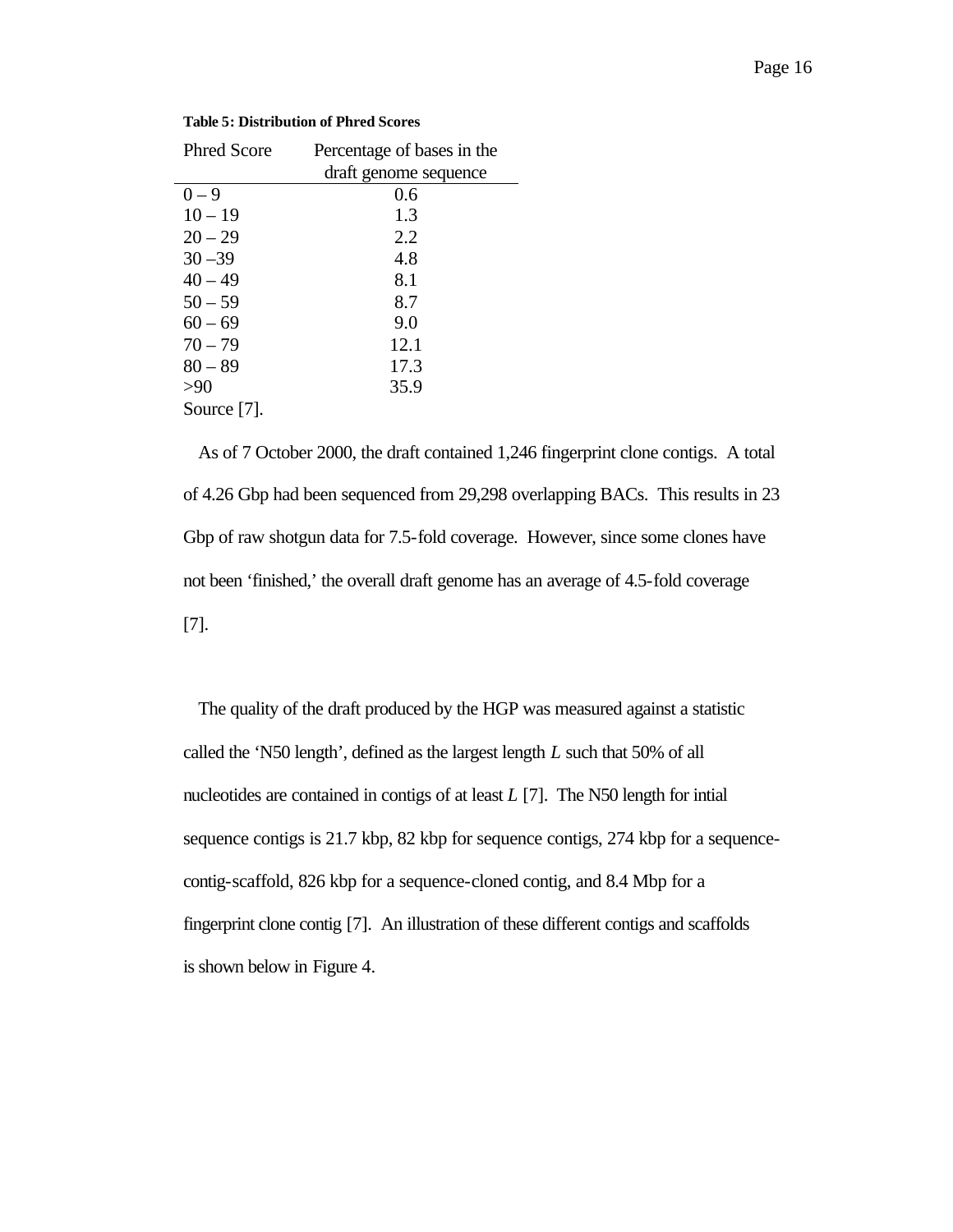

**Figure 4: Illustration of Contigs used for HGP** Source [7].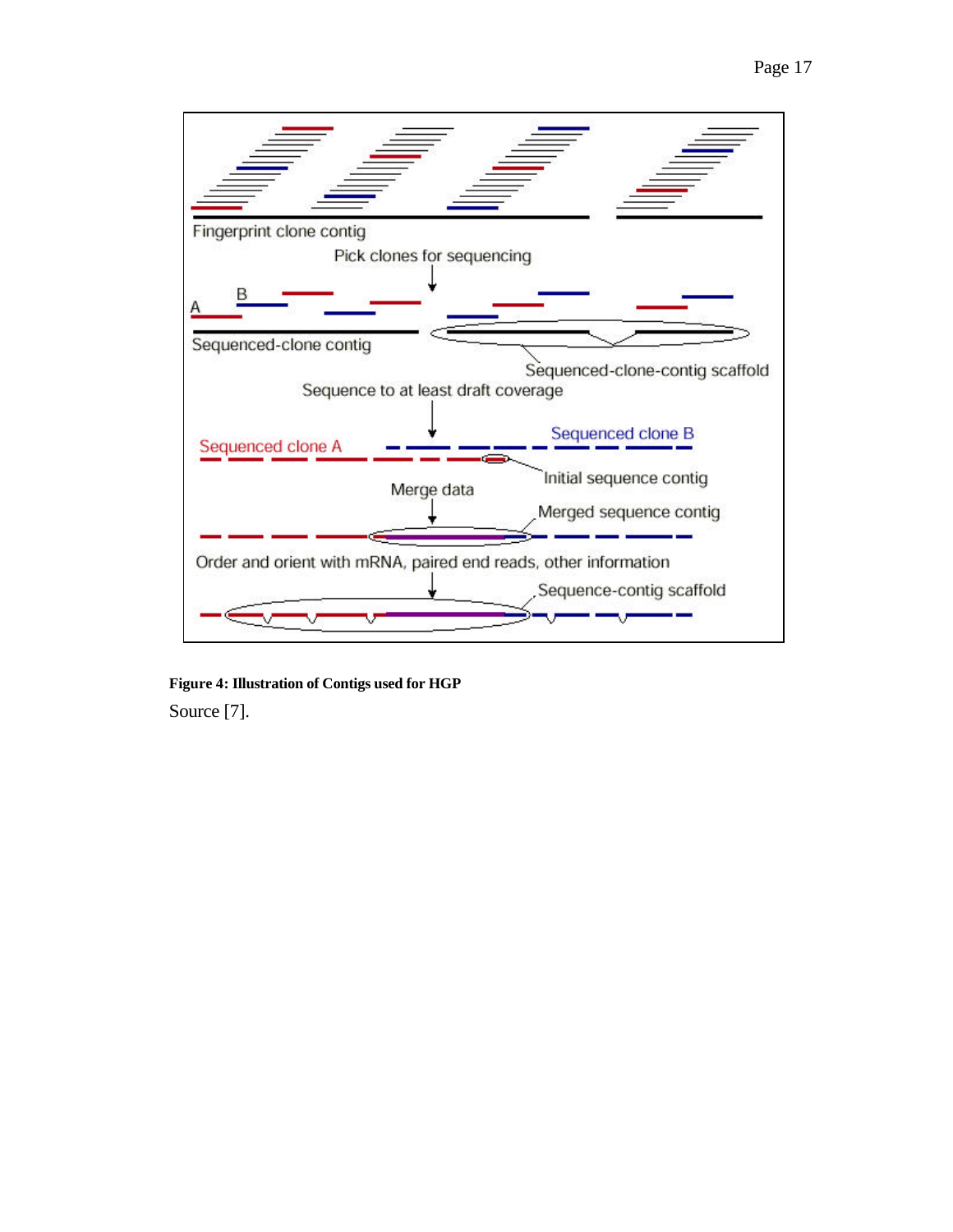# **5.0 Celera Genomics**

In contrast to the HGP which used the conservative clone-by-clone approach, Celera employed a largely untested sequencing method. With the success of the *Drosophila* genome, Celera was ready to tackle the larger, more repeat-intensive human genome with the whole-genome assembly method. This approach to generate a draft human genome is discussed below.

#### *5.1 Selection of Clones*

The whole-genome shotgun strategy revolves around high-quality libraries consisting of varying insert sizes with mate-pairing information. The libraries must have an equal representation across the genome, a small number of clones without inserts, and no contamination from mitochondrial or *E. coli* DNA. Libraries consisted of inserts of three sizes: 2 kbp, 10 kbp, and 50 kbp [6].

## *5.2 Sequencing*

The process for DNA sequencing at Celera was modular and automated. The four modules at the sequencing facility were: (i) library transformation, plating, and colony picking; (ii) DNA template preparation; (iii) dideoxy sequencing reaction set-up and purification; and (iv) sequence determination with the ABI PRISM 3700 [6]. It is important to recall that the ABI 3700 is a capillary-based sequencer capable of creating mate-pair information with high accuracy. This mate-pair information can then be reliably used to resolve repeats and assemble contigs and scaffolds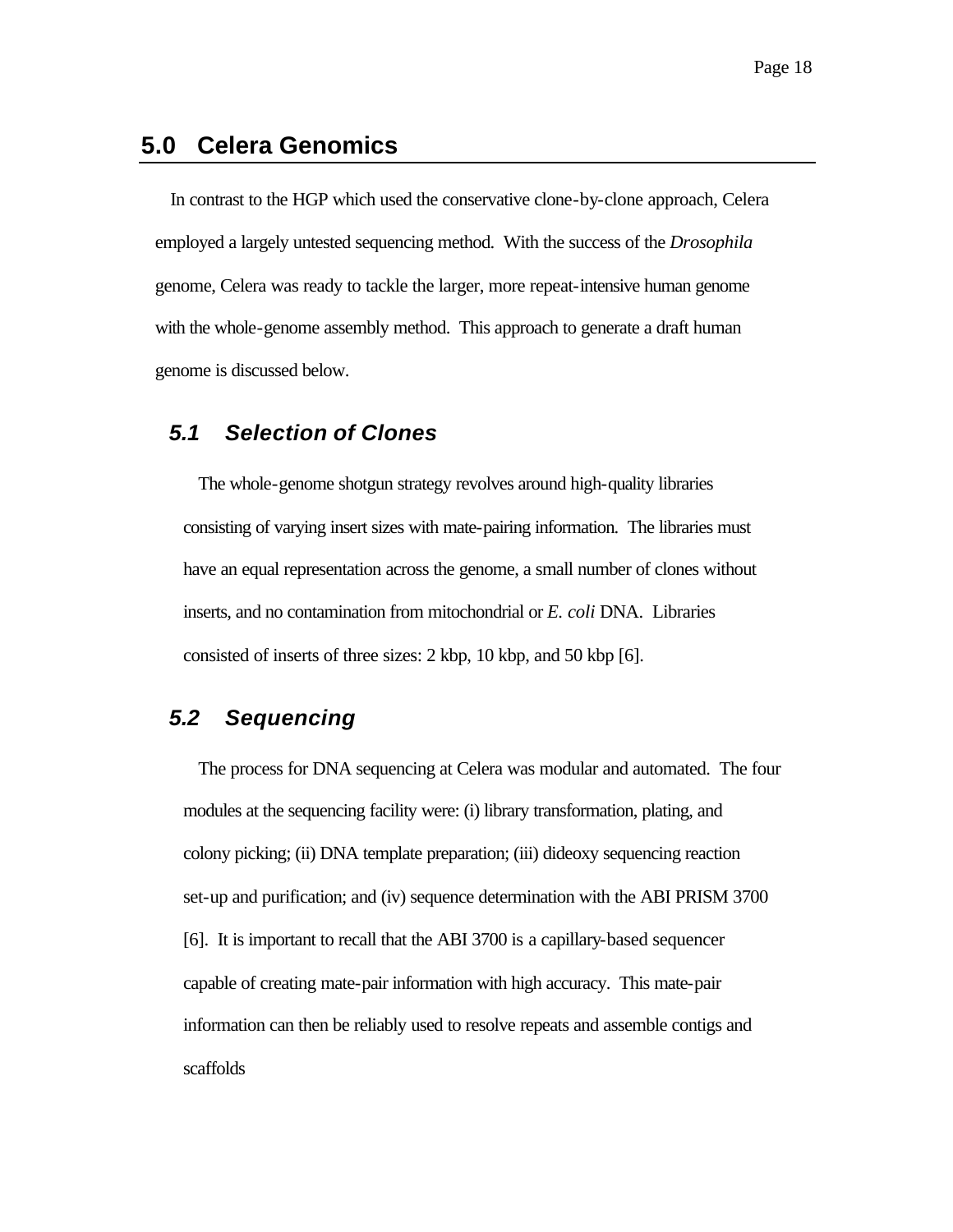After quality and vector trimming, the average sequence length was 543 bp, and the sequencing accuracy was exponentially distributed with a mean of 99.5% and with less than 1 in 100 reads being less than 98% accurate [14]. Each sequence was then screened against vector alone, *E. coli* genomic DNA and human mitochondrial DNA. A total of 713 reads match *E. coli* genomic DNA, and 2114 matched mitochondrial DNA [6]. These samples were discarded and not used for assembly. Other sequences not used for assembly were reads from highly repetitive regions, data from other organisms introduced through various routes as found in many genome projects, and data of poor quality or untrimmed vector [6].

Quality control was maintained because all sequencing was performed in a single facility. The successful assembly of the *Drosophila* genome confirmed the validity of sequence data and quality control standards [14].

#### *5.3 Assembly*

Celera used two independent data sets for their assemblies. The first was a random shotgun data set of 27.27 million reads with average length of 543 bp produced by Celera. Combining the 2 kbp, 10 kbp, and 50 kbp libraries and matepair information, this sequence gave 5.1-fold coverage of the genome, and clone coverage of 3.42-fold, 16.40-fold, and 18.84-fold for the 2-, 10-, and 50-kbp libraries, respectively, for a total of 38.7-fold clone coverage. The second data set was derived from the HGP, and downloaded from GenBank on 1 September 2000 for a total of 4443.3 Mbp of sequence at various levels of completion [6].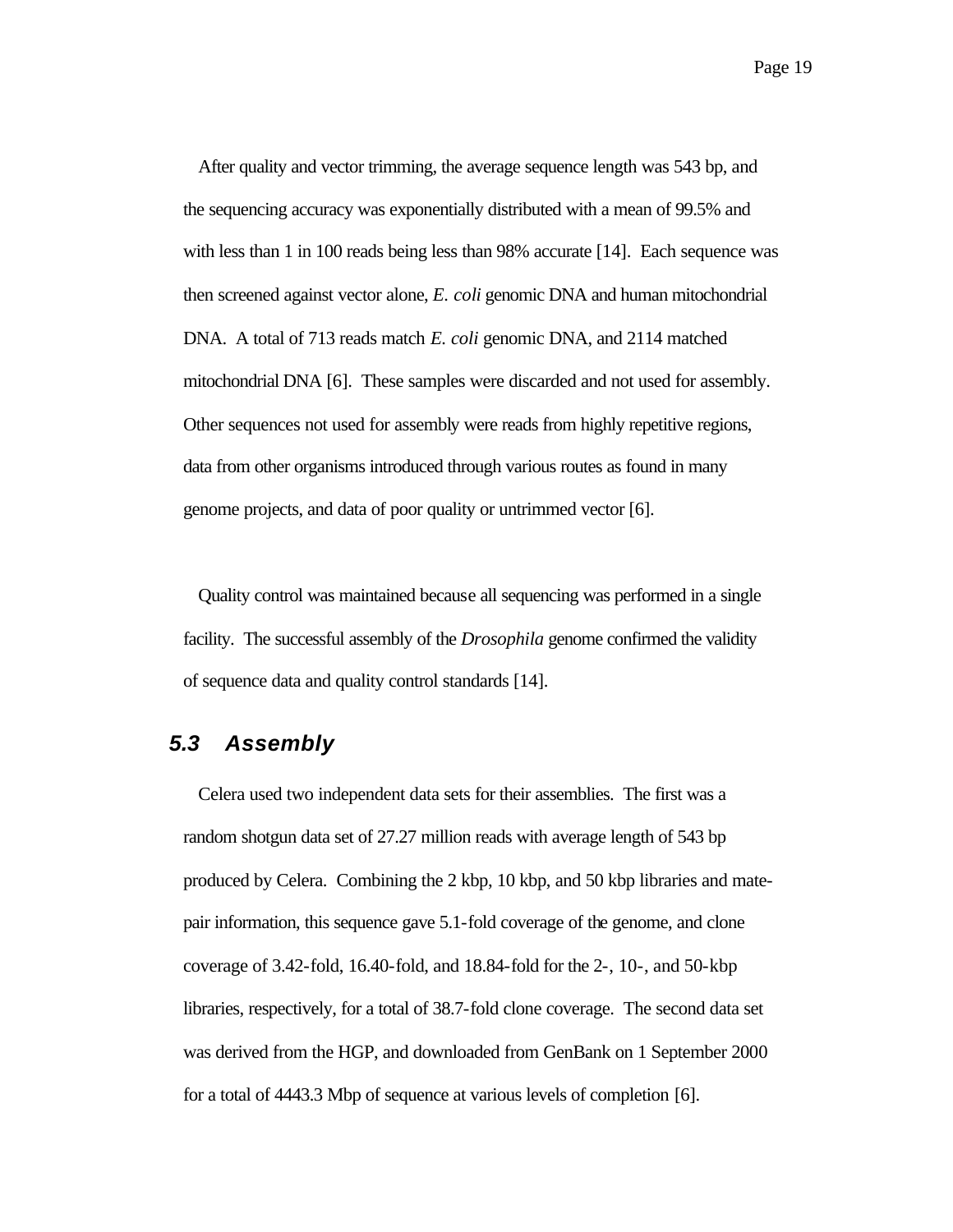Page 20

To prepare for whole-genome assembly, the HGP data was first disassembled, or "shredded" into a synthetic shotgun data set of 550 bp reads that form a perfect 2 fold coverage of the bactigs. This resulted in 16.05 million "faux" reads for 2.96 fold genome coverage. The combined data set of 43.32 million reads (8-fold coverage) was then subject to the whole-genome assembly algorithm [6].

The whole-genome assembly (WGA) routines from the *Drosophila* project were extended for the 25-times larger human genome. The WGA assembler consists of a pipeline of five stages: Screener, Overlapper, Unitigger, Scaffolder, and Repeat Resolver, respectively. The Screener finds and marks all microsatellite repeats with less than a 6 bp element, and screens out all known interspersed elements, including Alu, LINE and ribosomal DNA. The marked regions get searched for overlaps, but screened regions do not. The Overlapper compares every read against every other read in search of complete end-to-end overlaps of at least 40 bp and with no more than 6% variation. Statistically, every overlap is a 1-in- $10^{17}$  event, making it unlikely to be a coincidental event [6].

Overlaps may be incorrectly assigned due to large-scale repeat in the genome not screened for earlier in the sequence. This is known as a repeat-induced overlap. The Unitigger resolves repeat-induced overlaps. First, all assemblies of reads that appear to be uncontested with respect to all other reads are found. These subassemblies are known as unitigs (uniquely assembled contigs). Even if some of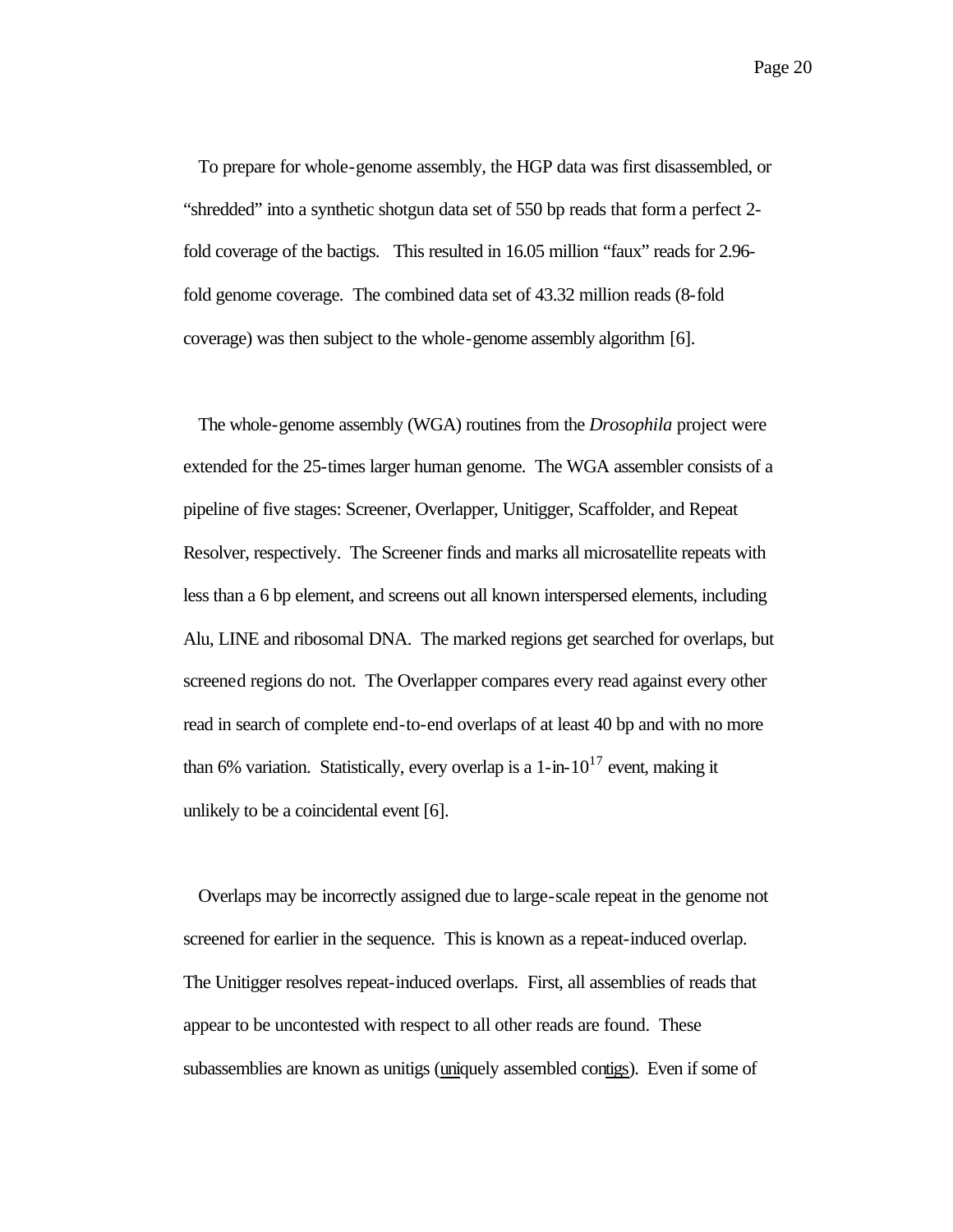these subassemblies are indeed correct, some are actually collections of reads from several copies of a repetitive element that have been overcollapsed into a single subassembly. Fortunately, this is very easy to identify. The depth of coverage for the overcollapsed assemblies will be inconsistent with overall average coverage. A simple statistical discriminator was used to determine if the unitig was composed of unique DNA or of a repeat consisting of two or more copies. With the correct discriminator threshold, a subset of unitigs that are certain can be identified. Using a less stringent threshold, a subset of unitigs can be created that are almost certainly correct because they will consistently be assembled. The collection of these two sets is dubbed U-unitigs [6].

The result of the Unitigger was a set of correctly assembly contigs estimated to cover 73.6% of the human genome. Using mate-pair information, the Scaffolder ordered the contigs into scaffolds. Assuming mate-pairs are false less than 2% of the time, the information can link a given pair of U-unitigs with a certain orientation and distance, with a  $1$ -in- $10^{10}$  probability of being wrong. The U-unitigs can then be assembled with confidence using the 2- or 10-kbp mate pairs. These intermediate sizes scaffolds can then be recursively linked with 50 kbp mates and BAC end sequences. The scaffolds were typically of megabase size with gaps between between their contigs that generally correspond to repetitive elements and occasionally to small sequencing gaps. The resulting scaffolds reconstructed the majority of the unique sequence of a genome [6].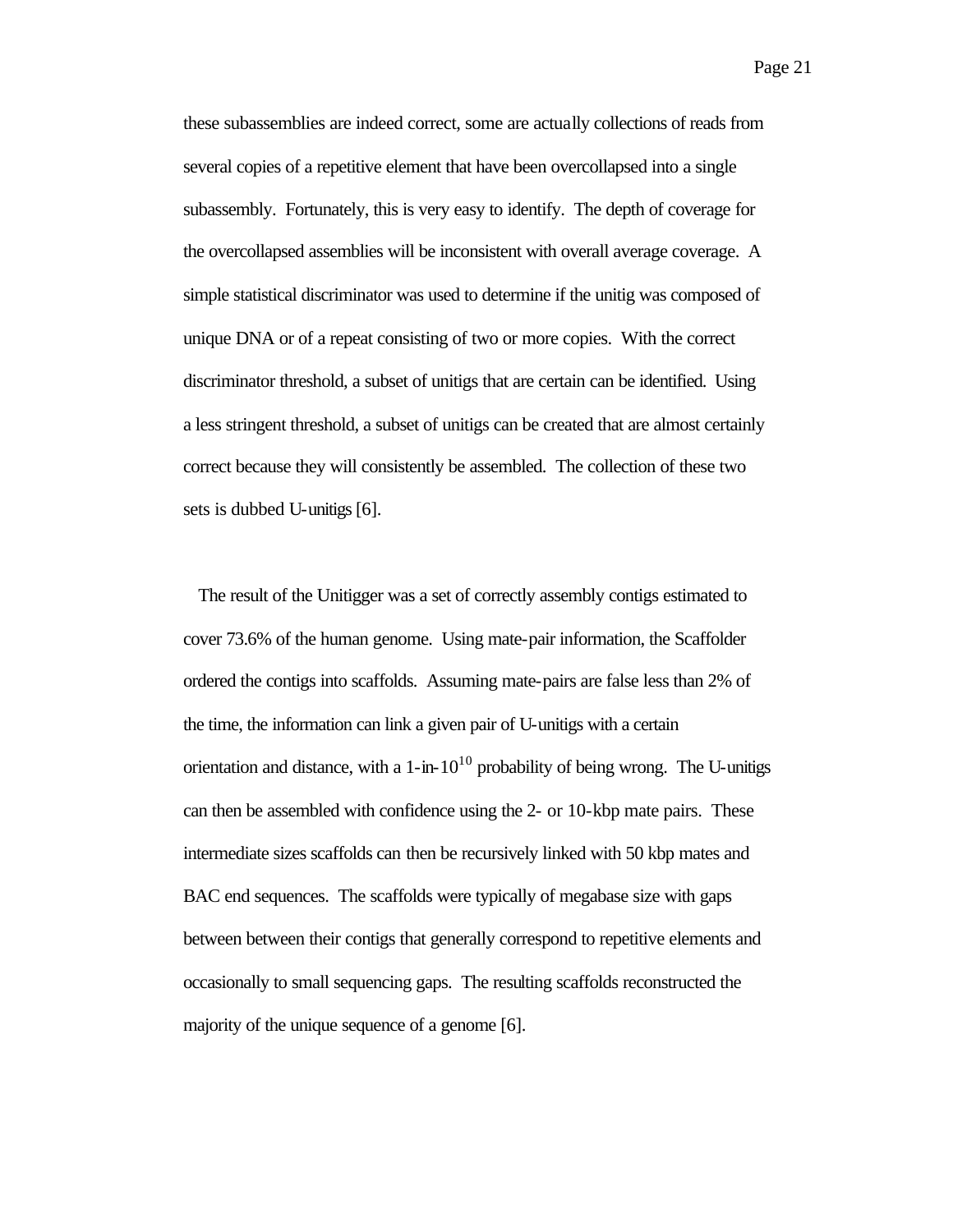The next step was resolving repeats in the genome. This was done using a progressively more aggressive strategy. Using the "rocks" strategy, all unitigs with a good, but not definitive score was placed in a scaffold gap. This was only done on the condition that two or more mate pairs with one of their reads placed it unambiguously within the gap of the scaffold. The chance of an incorrect insertion is estimated to be less than  $1$ -in- $10^7$  [6].

Using the "stones" approach, gaps are filled with mate pairs. A read may be placed in the gap because its mate pair is in the contig of the scaffold. In other words, a read may be inferred to be in the gap because of distance and location information in its mate pair. All such inferred mate pair information is collected and used to fill these gaps. External gap "walking" attempts to fill the remaining gaps. The gaps are filled with assembled BAC data that cover these gaps [6].

The final step in assembling the genome was to order and orient the scaffolds along the chromosomes. The scaffolds were aligned against two maps: a fingerprint map of BAC clones and GeneMap99, a high-density STS map [6]. The final assembly of scaffolds was produced by aligning them with both maps.

#### *5.4 Computing Power Required*

Assembly of the human genome is a very computationally intensive task. This section outlines the computing power required for selected processes, computing limitations, and modifications from the *Drosophila* algorithms.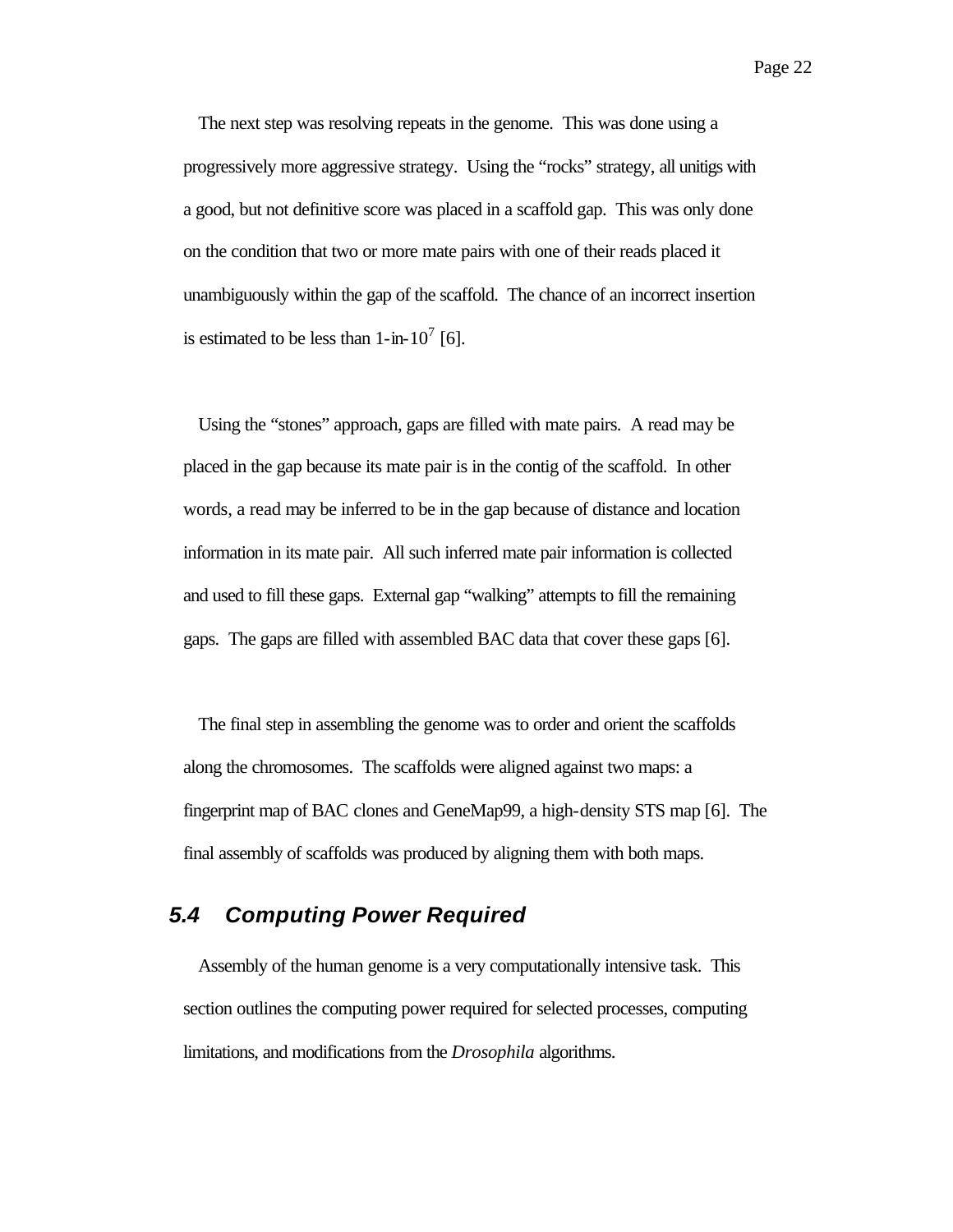A straightforward application of the *Drosophila* software would have required 600 GB of RAM, so the routines had to be modified for the assembly of the human genome. The Overlapper and Unitigger were made incremental so that the maximum instantaneous usage of memory was only 28 GB. The computing power required by the Overlapper to find all overlaps was roughly 10,000 CPU hours with a suite of four-processor Alpha SMPs with 4 GB of RAM. With 40 such machines operating in parallel, this process require 4 to 5 days. Sequence construction routines were run in parallel with the Overlapper [6].

Since the first three stages were now incremental, new data could be added at any time. The Scaffolder and Repeat Resolution could then be completed in 7 days with the new data. Assembly operations used 10 four-processor SMPs with 4 GB of memory per cluster (Compaq's ES40, Regatta) and a 16 processor NUMA machine with 64 GB of memory (Compaq's GS160, Wildfire). Assembly required approximately 20,000 CPU hours [6].

#### *5.5 Quality of Assembled Data*

When all data had been assembled, the scaffolds spanned 2.848 Gbp and contigs consisting of 2.586 Gbp of sequence data. More than 84% of the genome was covered by scaffolds greater than 100 kbp, averaging 91% sequence and 9% gaps for a total of 2.297 Gbp of sequence. In total, there were 93,857 gaps among these 1637 scaffolds. The average scaffold length was 1.5 Mbp, the average contig size was 24.06 kbp, and the average gap size was 2.43 kbp with exponential distribution. More than 50% of all gaps were less than 500 bp long, and more than 62% were

Page 23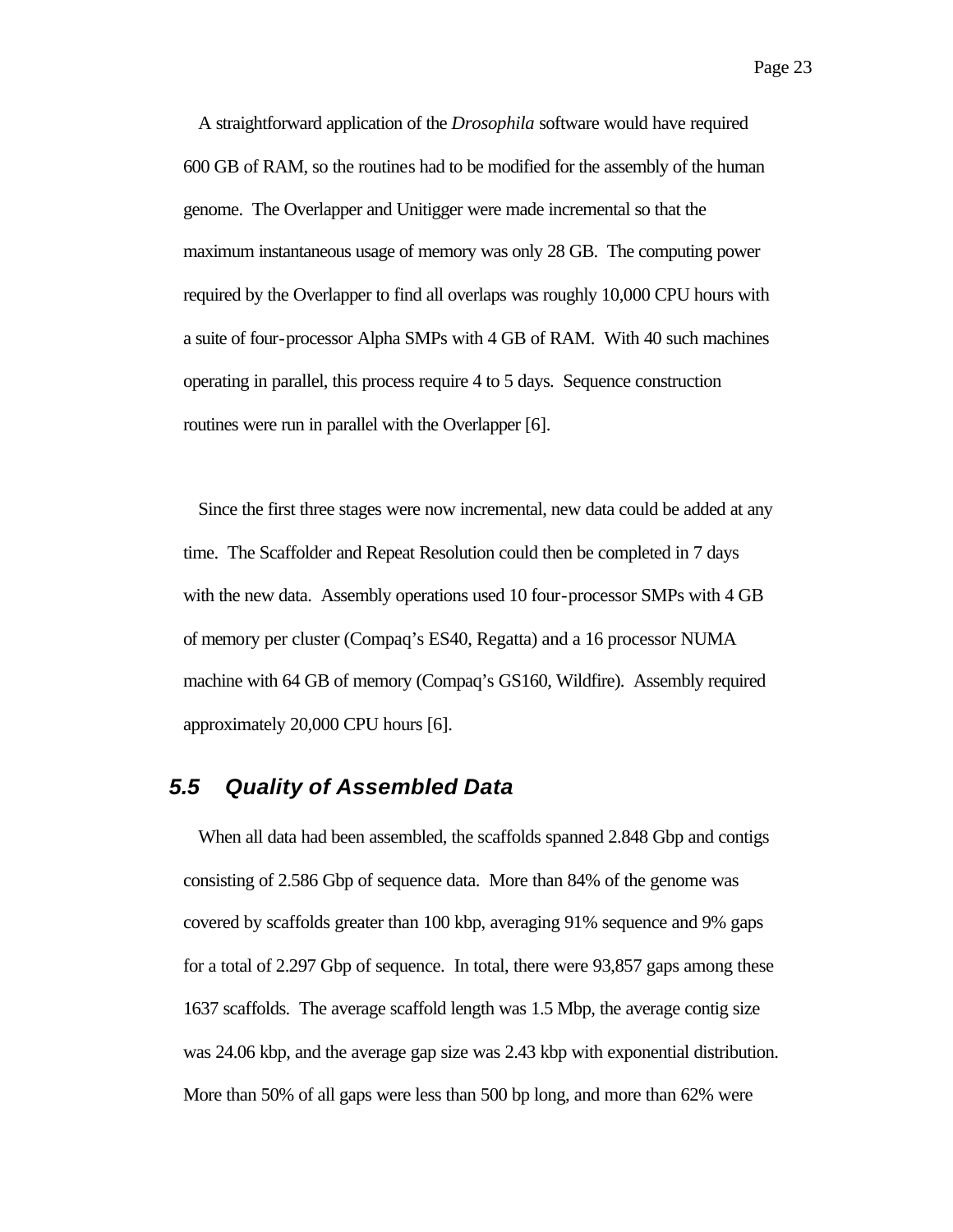less than 1 kbp, with no gaps greater than 100 kbp. Moreover, 65% of the sequence is in contigs greater than 30 kbp, more than 31% in contigs > 100 kbp, with the largest contig at 1.22 Mbp long [6].

Completeness is defined as "the percentage of eucrhomatic sequence represented in the assembly" [6]. However, since the entire euchromatin sequence has not been completed, the completeness of the sequence can only be estimated. Using a comparison with GeneMap99, it is estimated that the Celera assembled sequence contains 93.4% of the human genome and 5.5% in unassembled data for a total of 98.9% coverage [6].

Correctness is defined as "the structural and sequence accuracy of the assembly" [6]. Based on a statistical analysis of the quality readings of the underlying data, it is estimated that the Celera sequence is 99.96% correct. Another method using the clone coverage of 39-times estimates that at least 99% of the assembly is correct [6].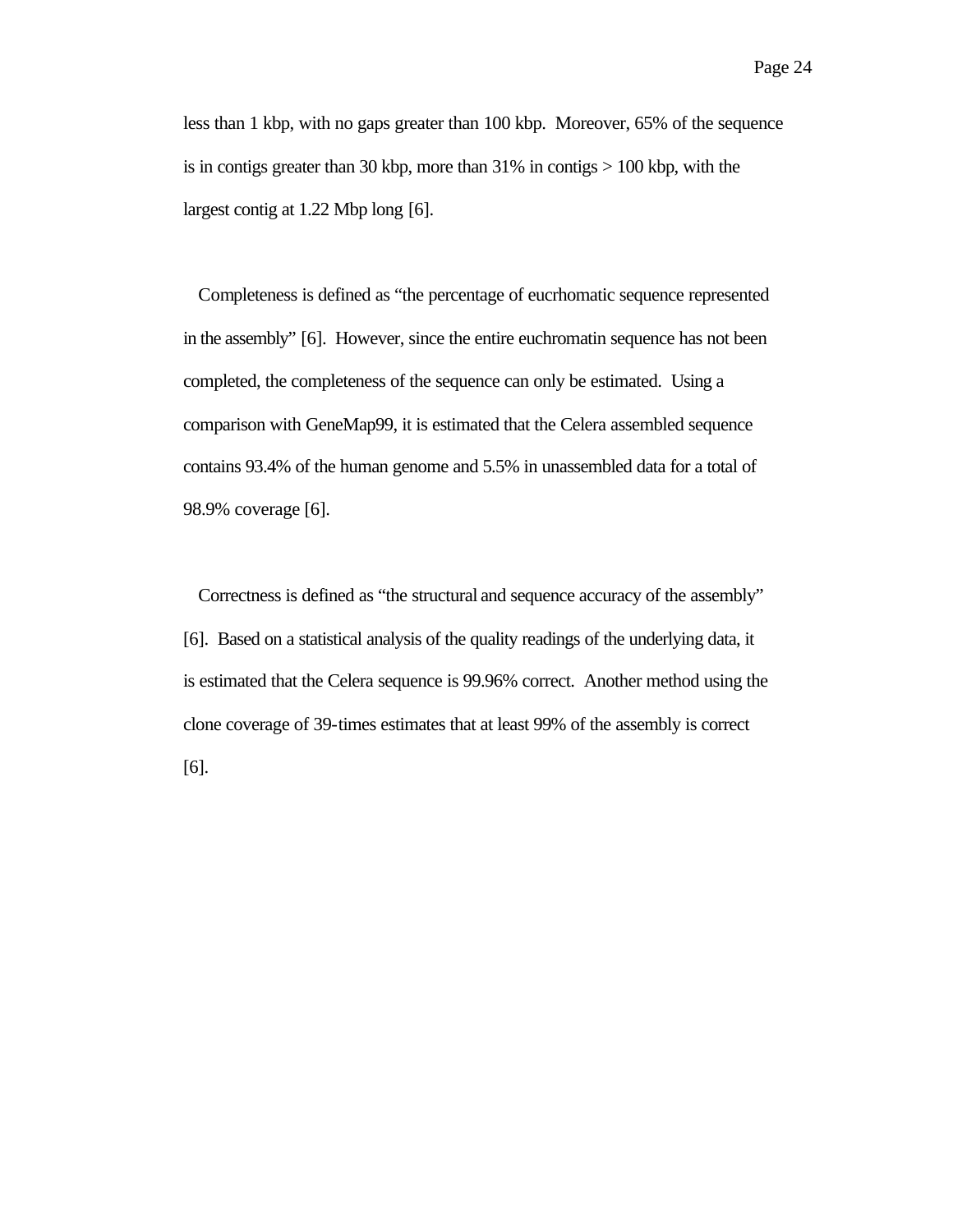# **6.0 Comparison of Drafts**

The two draft sequences produced by the HGP and Celera each have their strengths and weaknesses. The HGP draft has 0.65% unidentified bases while the Celera draft has 8.7%. After these unidentified bases have been removed from the sequence, the HGP sequence has 2.84 Gb of nucleotide sequence while the Celera sequence has 2.66 Gb [15]. Using 'N' to represent an unidentified base, the HGP sequence has 181,079 strings of 100 Ns, with strings up to 2,500 Ns. Meanwhile, the Celera sequence contains 21,684 strings of 50 Ns, but contains strings of up to 168,735 Ns. This is shown in Figure 5. However, since the annotation of the two drafts differ, this does not imply that gaps in the HGP draft are smaller than that of Celera's. As both these drafts move towards their completed form, it is expected that the differences between the two will diminish [15].



**Figure 5: Comparison of HGP and Celera Data** Source [15].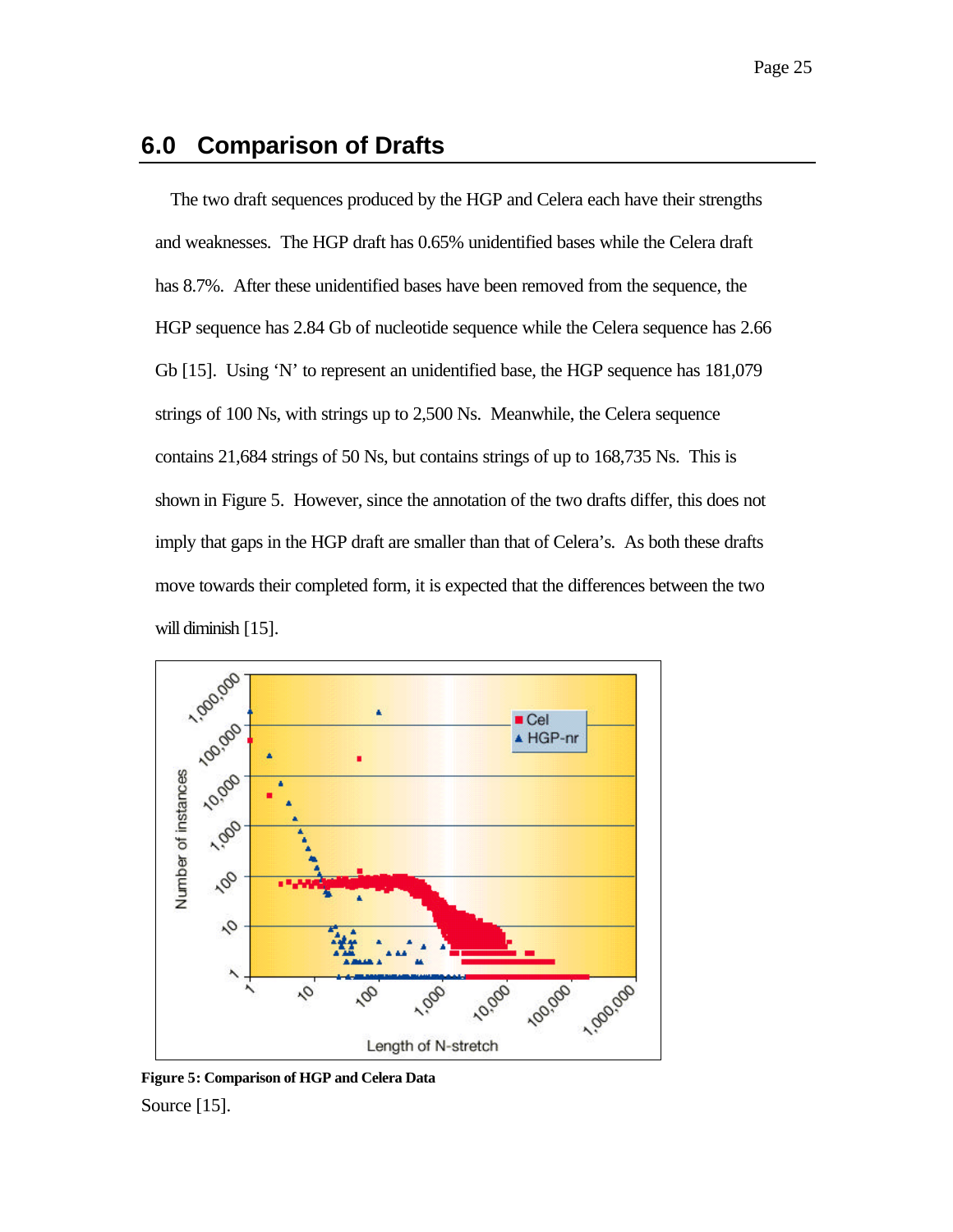# **7.0 Critical Analysis**

The whole-genome shotgun assembly of the human genome was successful. It delivered high-quality reconstruction in unique regions of the genome and less in the repetitive regions [6]. Combined with the success of the *Drosophila* genome, there is not doubt about the utility and validity of the whole-genome approach.

The expensive cost and inefficiency of the clone-by-clone approach compared to whole-genome assembly makes it difficult to justify for subsequent large-scale projects. Still, other options such as BAC walking [5] and hybrid methods [6] may be explored for efficiency and cost. Celera will continue to sequence animals and plants at their facility using the whole-genome assembly approach.

Furthermore, sequencing rates appear to follow "Moore's Law." The amount of sequence reads doubles approximately every 18 months while the cost to do so is also cut in half [4]. With the conventional progression of Moore's Law, computing time required for genome assembly will also decrease rapidly. This will allow future genomes to be sequenced even faster for even cheaper.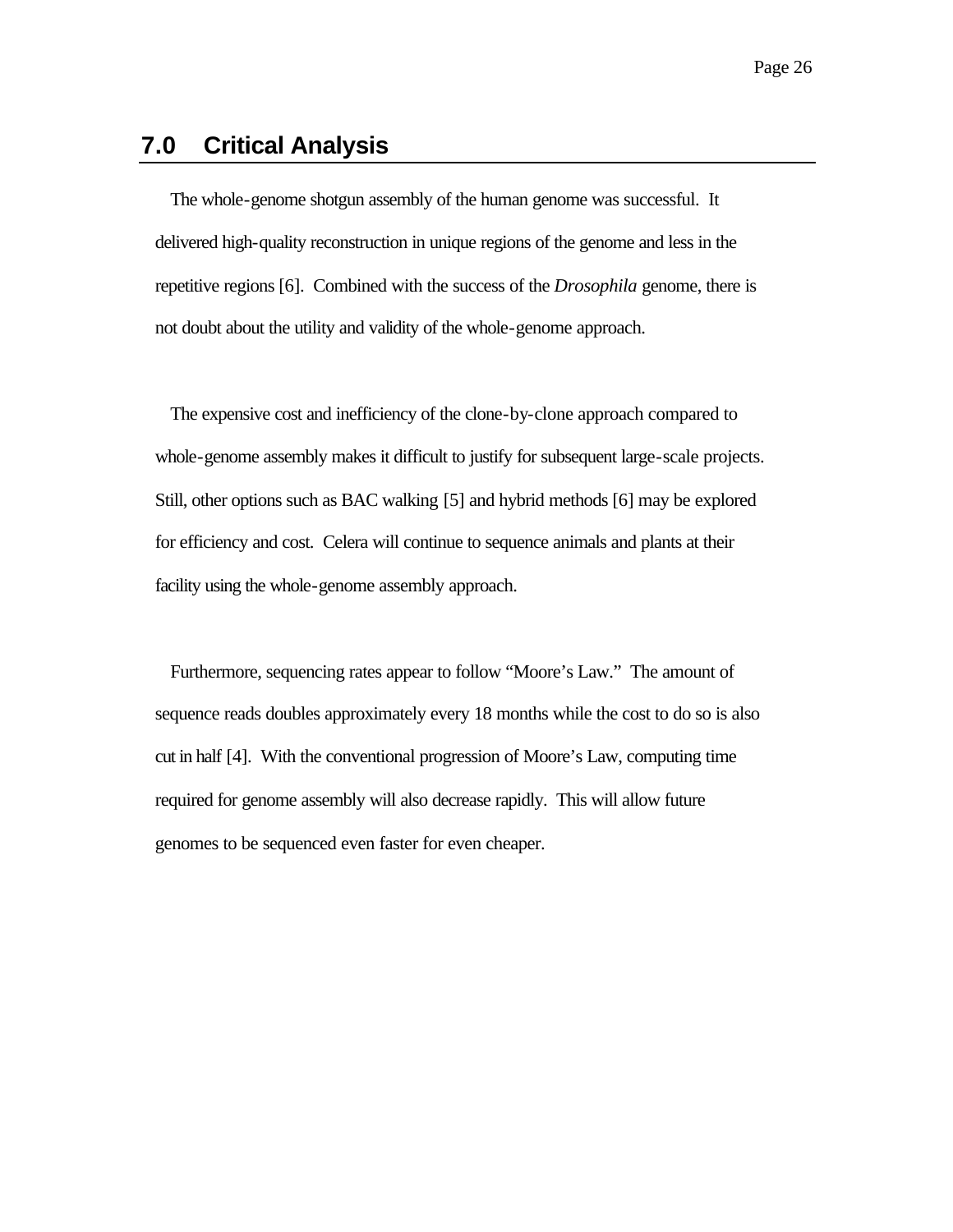#### **8.0 The Future**

The draft sequence of human genome marks the beginning, not the end, of a revolution in biology. With the book of man in hand, researchers have a plethora of new challenges ahead. Three such important fields are in the analysis of single nucleotide polymorphisms (SNPs), comparative genomics, and proteomics.

As its name suggests, a SNP is a variation of a single nucleotide among individuals. These variations are important in determining differences between people. It may also cause certain individuals to be more susceptible to certain disease than others. So far, over 1.4 million SNPs have been identified [7]. Understanding of SNPs can lead to personalized medicine. Companies, such as Affymetrix, have developed "GeneChips" to analyze fragments of DNA for SNPs.

Since some biological tests cannot be ethically conducted on humans, an understanding of common laboratory animals is essential. By comparing genomes across species, researchers can gain better insight into the functions of specific genes. Gene manipulation can be performed on lab animals before being tested on humans.

Since the DNA ultimately codes proteins, the human genome can be used for proteomics. Proteomics involves analyzing the complex folding of the protein from the given genome sequence. The proteins function comes from this three-dimensional folding pattern. Understanding of protein behaviour can help towards the development of targeted drugs, radically reducing development time.